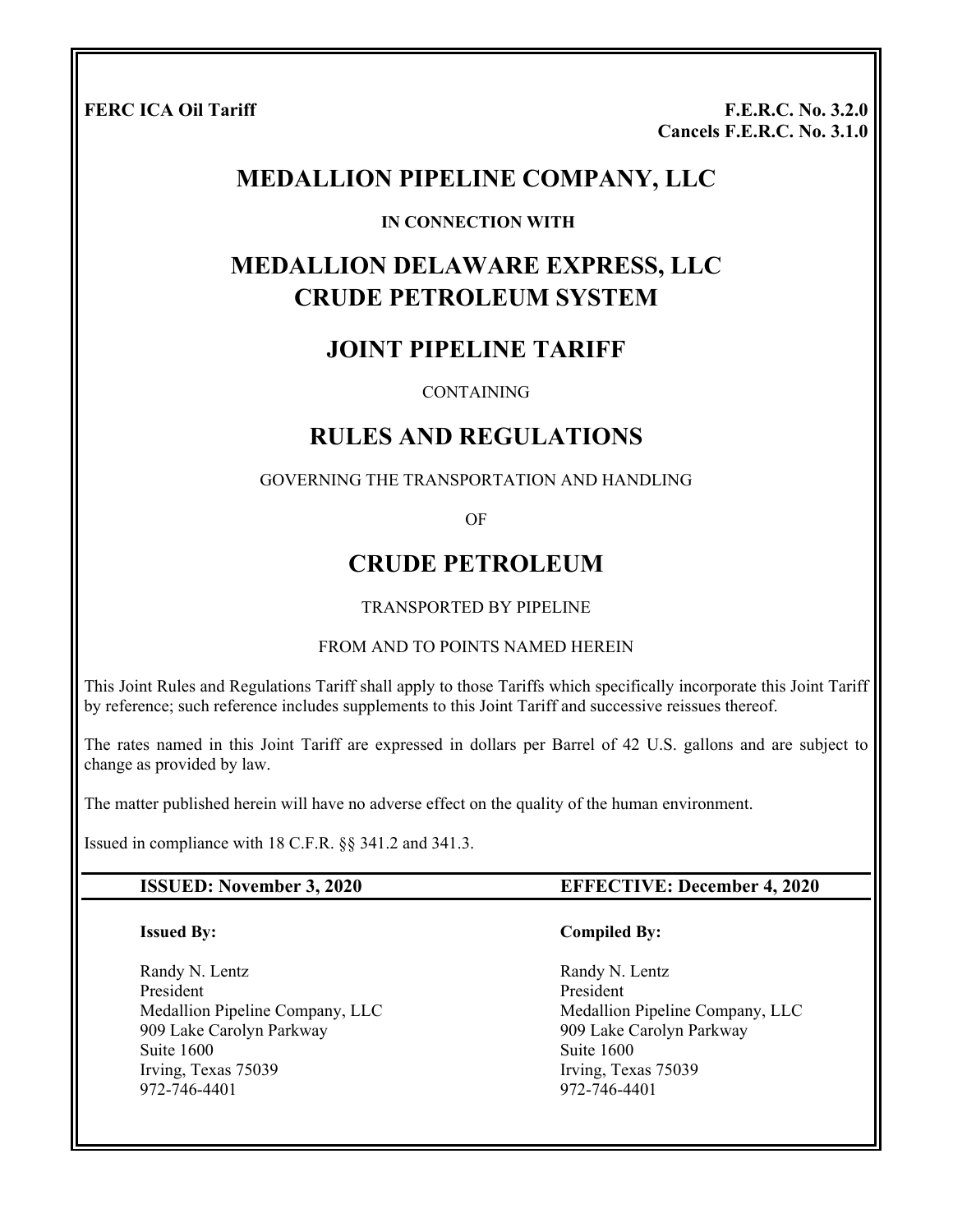Medallion Pipeline Company, LLC **F.E.R.C. No. 3.2.0** Medallion Delaware Express, LLC **Page 2 of 21** 

# **GENERAL RULES AND REGULATIONS**

# **TABLE OF CONTENTS**

| Page 3         |
|----------------|
| Page [W] 8 9   |
| Page [W] 8 9   |
| Page 10        |
| Page [W] 10 11 |
| Page [W] 10 11 |
| Page 11        |
|                |
| Page [W] 11 12 |
| Page [W] 12 13 |
| Page 13        |
| Page 13        |
| Page [W] 13 14 |
| Page [W] 15 16 |
| Page 16        |
| Page [W] 16 17 |
| Page [W] 16 17 |
| Page [W] 17 18 |
| Page [W] 17 18 |
| Page [W] 17 18 |
| Page 18        |
| Page 19        |
| Page [W] 19 20 |
| Page [W] 19 20 |
| Page 20        |
| Page [W] 20 21 |
|                |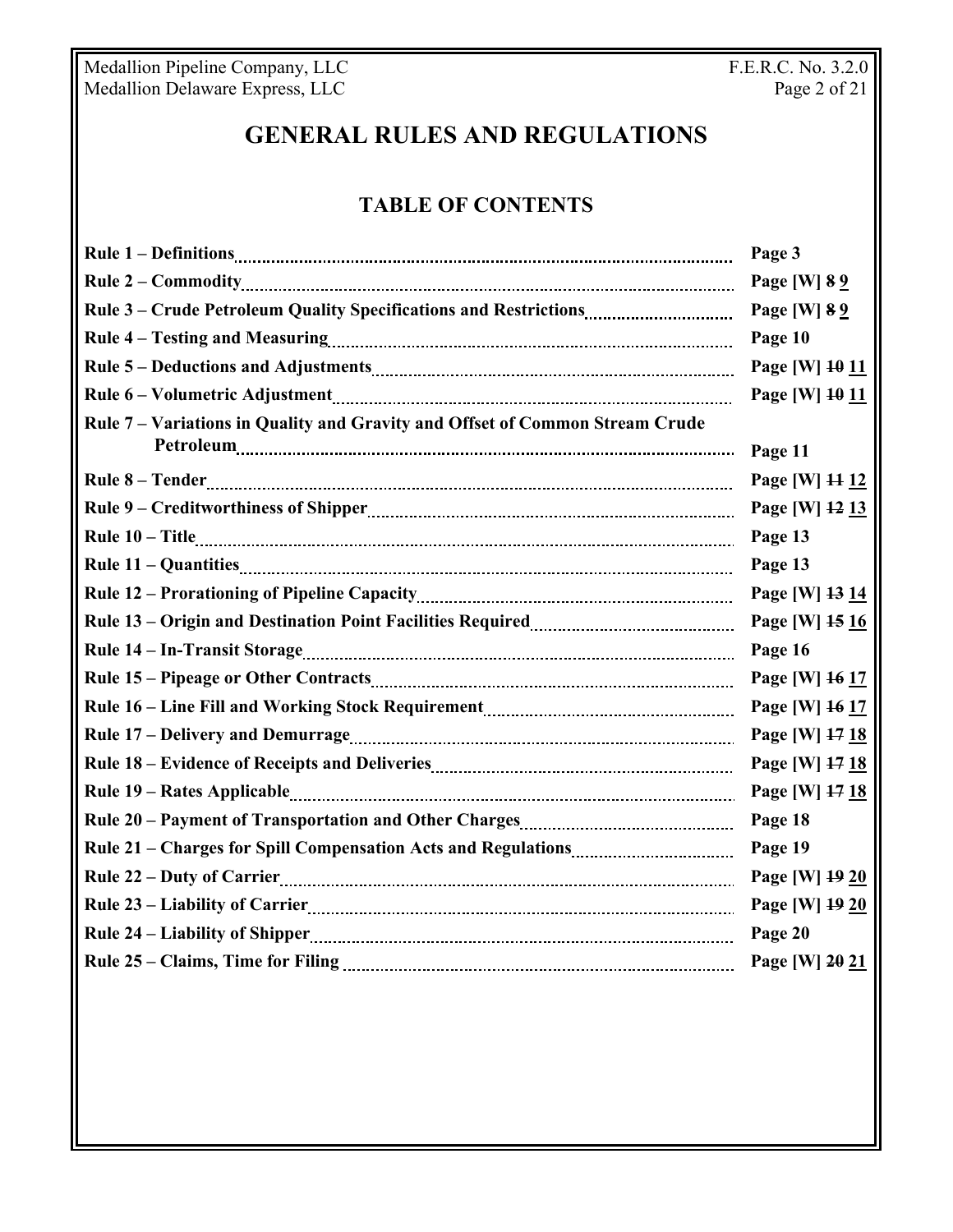# **GENERAL RULES AND REGULATIONS**

# **GENERAL APPLICATION**

Carrier provides transportation of Crude Petroleum between the designated Origin Points on the Delaware Express system and the designated Destination Points on the Medallion Pipeline system, under this Joint Tariff's terms and conditions. Given the configuration of the Joint Tariff Facilities and the bidirectional operations involved on various segments thereof, transportation services nominated by individual Shippers under the Joint Tariff may be effectuated by Carrier through forwardhaul transportation, backhaul transportation, displacement, and/or exchange.

Carrier has delegated to Administrator the authority to perform various functions under the Joint Tariff on Carrier's behalf, including those set forth in Rules 8, 9, 11, 12, 13, 14, 16, 20, and 25, as well as such other functions as Carrier may delegate from time to time. The limitations on Carrier's liability and the indemnifications provided by Shipper set forth in this Rules and Regulations Tariff, including Rules 7, 23, 24, and 25, shall apply in full to all functions delegated to Administrator.

## **DEFINITIONS**

#### **RULE 1 – DEFINITIONS**

"**Acreage Dedication Shipper**" means a Shipper that enters into an Acreage Dedication TSA that dedicates and commits to transport under the Joint Tariff its interest in Crude Petroleum produced in the particular area dedicated pursuant to such Acreage Dedication TSA. An Acreage Dedication Shipper receives Non-Firm Service at the applicable Volume Incentive Rate, but has the right under its Acreage Dedication TSA to elect Committed Firm Service for all quantities up to the applicable Shipper MDQ for any Proration Month(s) by paying the applicable Firm Rate. All quantities in excess of the applicable Shipper MDQ receive Non-Firm Service.

"**Acreage Dedication TSA**" means a TSA entered between Carrier and an Acreage Dedication Shipper for transportation under the Joint Tariff.

"**Actual Shipment**" means the quantities of Crude Petroleum physically tendered at an Origin Point by an individual Shipper during a month under the Joint Tariff.

"**Administrator**" means Delaware Express as the party which administers, on Carrier's behalf, designated functions under the Joint Tariff.

**[N]** "**Affected Segment**" means a segment of Carrier's Pipeline impacted by a Proration Event.

"**API**" means the American Petroleum Institute.

"**ASTM**" means the American Society for Testing Materials.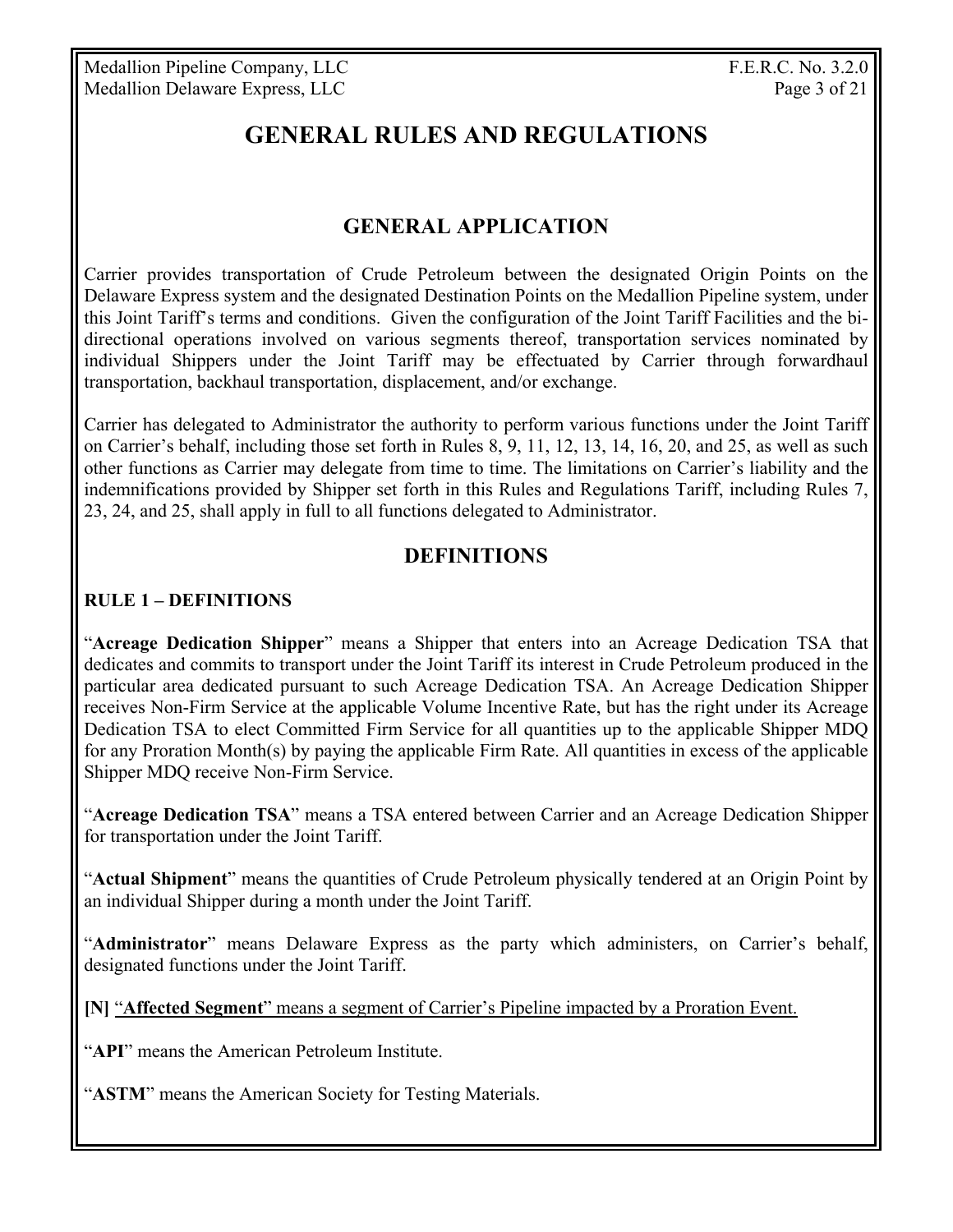Medallion Pipeline Company, LLC F.E.R.C. No. 3.2.0 Medallion Delaware Express, LLC Page 4 of 21

"**Available Capacity**" means the operationally available capacity to Shippers on Carrier's Pipeline or **[C]** a particular segment on Carrier's Pipeline **[N]** an Affected Segment, as applicable.

"**Barrel**" means forty-two (42) U.S. gallons at sixty degrees Fahrenheit (60° F) and zero (0) gauge pressure if the vapor pressure is at or below atmospheric pressure, or at equilibrium pressure if the vapor pressure is above atmospheric pressure.

"**Base Period**" means the previous eighteen (18) months beginning with the nineteenth (19<sup>th</sup>) month prior to the current Proration Month, except that, during the initial eighteen (18) months **[C]** of the Joint Tariff's operation **[N]** commencing on the Effective Date, the Base Period shall be as provided in Rule 12(h). Previous Proration Months, as well as months in which no apportionment was in effect, will be included in the rolling eighteen (18) month Base Period.

"**Batch,**" "**Batched,**" or "**Batched Shipments**" means transportation of Crude Petroleum that is tendered at the Origin Point pursuant to a TSA in which Shipper has provided or arranged for adequate storage at a location(s) and capacity(ies) which, in Carrier's sole discretion, are sufficient to permit Carrier to physically segregate Shipper's quantities for Delivery.

"**Carrier**" means Delaware Express and Medallion Pipeline.

"**Carrier's Pipeline**" means Medallion Pipeline's Crude Petroleum pipeline facilities originating at the origin points and terminating at the destination points reflected in the Local Tariff, as may be amended from time to time.

**[N]** "**Claims**" has the meaning set forth in Rule 25.

"**Committed Firm Service**" means a service not subject to prorationing except where operational factors or events of force majeure reduce the Joint Tariff Capacity, as set forth in Rule 12(i).

"**Committed Shipper**" means a Shipper that has an effective TSA with both Delaware Express and Medallion Pipeline pursuant to the Joint Tariff.

"**Committed Volume**" means the Barrel per day ("bpd") quantity committed to by a Volume Commitment Shipper, in accordance with a TSA, multiplied by the number of days in the relevant month.

"**Common Stream**" means Crude Petroleum, Tendered or Received at the Joint Tariff Facilities and associated facilities as designated in the related tariffs and moved through Joint Tariff Facilities, which is commingled or intermixed with other Crude Petroleum of like characteristics and quality. A Common Stream may be made up of one or more Tenders of Crude Petroleum provided that each Tender of Crude Petroleum meets the quality specifications, as set out in Rule 3. Common Streams and characteristics of each shall be determined by Carrier in its sole discretion.

"**Consignee**" means the party that Shipper has authorized to accept the Delivery from Carrier of Crude Petroleum at the Destination Point.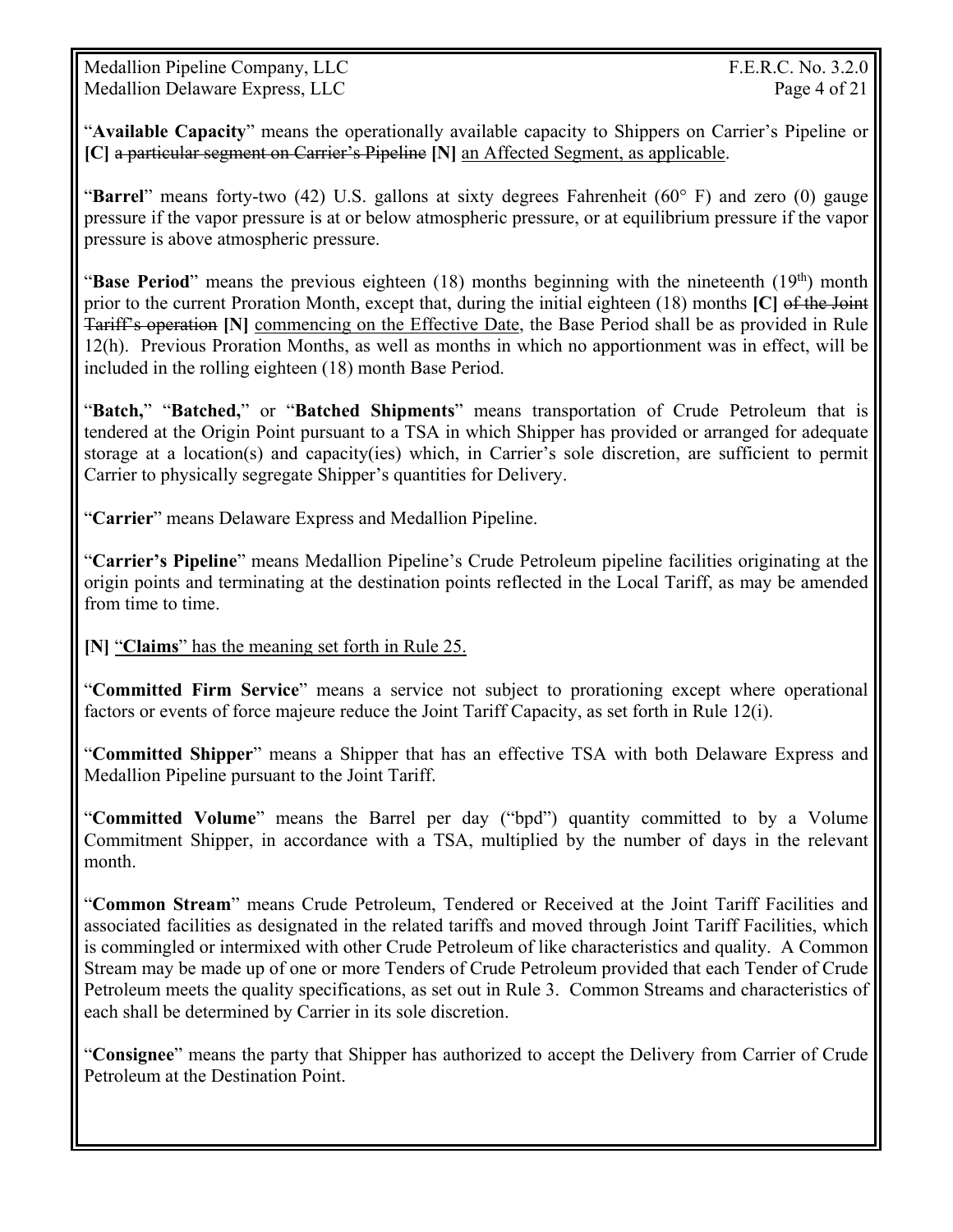Medallion Pipeline Company, LLC F.E.R.C. No. 3.2.0 Medallion Delaware Express, LLC Page 5 of 21

"**Crude Petroleum**" means West Texas Intermediate Light Sweet Crude Oil from oil and gas wells which has not been blended or mixed with other grades of crude oil or "indirect products" (as defined below) and which meet the required specifications established pursuant to Rule 3 of this Rules and Regulations Tariff. For the avoidance of doubt, Crude Petroleum shall exclude, and Carrier shall not be required to transport, "indirect liquid products of oil or gas wells" sometimes referred to as "indirect products", meaning the liquid products resulting from the operation of gasoline recovery plants, gas recycling plants, condensate or distillate recovery equipment in gas or oil fields, or a mixture of such products.

"**Deficiency Payment**" means a payment to be made by a Volume Commitment Shipper, as determined in accordance with a Volume Commitment TSA.

"**Delaware Express**" means Medallion Delaware Express, LLC.

"**Delivery,**" "**Deliver,**" "**Deliveries,**" or "**Delivered**" means the transfer of physical and legal custody of Crude Petroleum from Medallion Pipeline at the Destination Point to Shipper or its Consignee.

"**Destination Point**" means the point(s) of Delivery, as specified in the Rates Tariff.

**[N]** "**Effective Date**" has the meaning set forth in Rule 12(h).

"**Exempt Volumes**" has the meaning set forth in Rule 12(c).

"**FERC**" means the Federal Energy Regulatory Commission.

"**Firm Capacity**" means the bpd capacity equal to the aggregate Committed Volumes and Shipper MDQs pursuant to all Committed Shippers' TSAs in effect during the Proration Month.

"**Firm Rate**" means the applicable rate identified as the "Firm Rate" in the then-effective Rates Tariff.

"**Firm Shipper**" means a Committed Shipper that, pursuant to the terms of its TSA, has elected to pay the applicable Firm Rate for a particular Proration Month(s) in exchange for Committed Firm Service for quantities up to the Committed Volume or Shipper MDQ, as applicable.

"**Gravity**" means gravity determined in accordance with ASTM Designation D-287.

"**In-Transit Point**" means Carrier's point of connection with the facilities of third-party storage providers, including an affiliate of Carrier. The current In-Transit Points under the Joint Tariff are at the Independence Station on Delaware Express' system and the Colorado City Hub, the Crane Hub, the Garden City Station, the Howard Station, the Midkiff Station, and the Midland Hub on Medallion Pipeline's system.

"**Joint Tariff**" means the tariff publications applicable to the Joint Tariff Service, including the Rates Tariff, the Rules and Regulations Tariff, and any supplements and revisions thereto, as may be filed and maintained with the FERC from time to time for the Joint Tariff Service rendered in interstate commerce.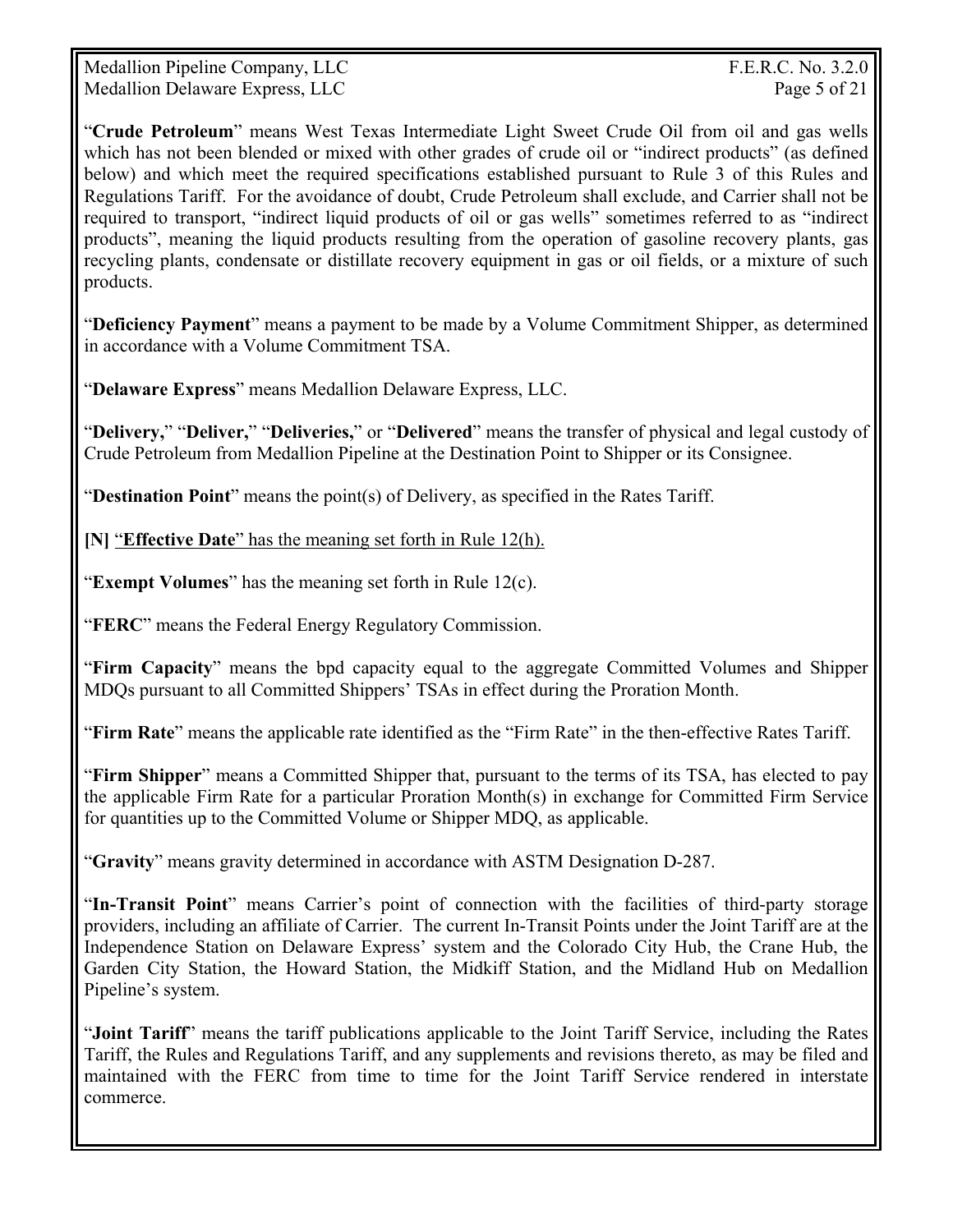Medallion Pipeline Company, LLC F.E.R.C. No. 3.2.0 Medallion Delaware Express, LLC Page 6 of 21

"**Joint Tariff Allocated Quantity**" means a quantity determined by multiplying the Joint Tariff Capacity Ratio by the Available Capacity.

"**Joint Tariff Capacity**" means the capacity available for the Joint Tariff Service under normal operating conditions, which shall not be less than the sum of the Joint Tariff MDQ, as such may be changed from time to time pursuant to the terms of the TSAs, plus the Uncommitted Capacity.

"**Joint Tariff Capacity Ratio**" means, as of the time of the determination, a fraction the numerator of which is the Joint Tariff MDQ **[N]** on the Affected Segment for the Proration Month and the denominator of which is the sum of **[C]** the **[N]** such Joint Tariff MDQ, **[N]** the Other Joint Tariff MDQ and **[N]** the Local Tariff Capacity on the **[W]** affected segment Affected Segment.

"**Joint Tariff Facilities**" means the Crude Petroleum pipeline facilities of Delaware Express and Medallion Pipeline that render the Joint Tariff Service, which facilities originate at the Origin Point(s) and terminate at the Destination Point(s) as reflected in the Rates Tariff, as may be amended from time to time.

"**Joint Tariff MDQ**" means the sum of the (i) aggregate Shipper MDQs of the Acreage Dedication Shippers, and (ii) aggregate Committed Volumes of the Volume Commitment Shippers.

"**Joint Tariff Service**" means the transportation service on Delaware Express and Medallion Pipeline available to Committed Shippers and Uncommitted Shippers pursuant to the terms of the then-effective Joint Tariff.

**[C]** "**Joint Tariff Shipper**" means a person that transports Crude Petroleum pursuant to the Joint Tariff.

"**Local Tariff**" means the local rate tariff(s) and rules and regulations tariff(s), including supplements and revisions thereto, as filed and maintained by Medallion Pipeline with the FERC for local transportation service on the Medallion Pipeline system.

"**Local Tariff Allocated Quantity**" **[C]** means a quantity equal to the Available Capacity less the Joint Tariff Allocated Quantity **[N]** shall have the meaning set forth in the Local Tariff.

"**Local Tariff Capacity**" means the aggregate capacity between each origin point and destination point on Carrier's Pipeline as set forth in each Petition for Declaratory Order filed with the FERC, less the Joint Tariff MDQ **[N]** and the Other Joint Tariff MDQ.

"**Local Tariff Service**" means the transportation service available to Local Tariff Shippers pursuant to the terms of the applicable and then-effective Local Tariff.

"**Local Tariff Shipper**" means a person that transports Crude Petroleum pursuant to the Local Tariff.

"**Make-Up Volumes**" means Barrels for which a Deficiency Payment has been paid and that are nominated by a Volume Commitment Shipper for transportation in a subsequent month in accordance with a Volume Commitment TSA.

"**Medallion Pipeline**" means Medallion Pipeline Company, LLC.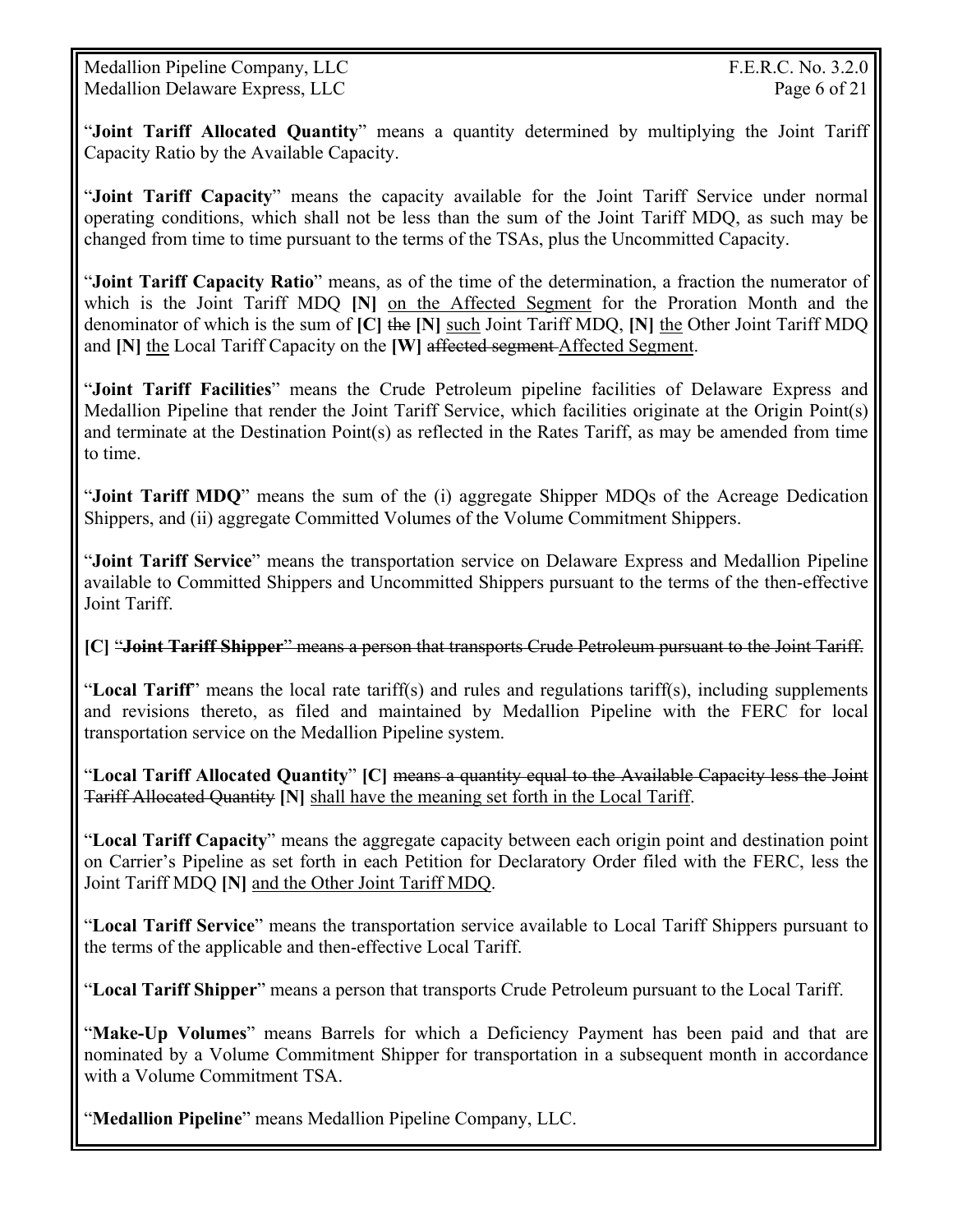"**New Shipper**" means, for purposes of prorationing in Rule 12, any Shipper who does not qualify as a Committed Shipper or Regular Shipper.

"**Nomination**" or "**Tender**" means any offer by a Shipper to Carrier of a stated quantity of Crude Petroleum for transportation from the Origin Point to the Destination Point in accordance with the Joint Tariff. The definition of "**Nomination**" includes a late or revised Nomination submitted by a Shipper under Rule 8, and a Nomination for in-transit storage submitted by a Shipper under Rule 14, to the extent such Nomination is accepted by Carrier pursuant to Rule 8 or Rule 14, as applicable.

"**Non-Firm Service**" means a service subject to prorationing.

**[N]** "**Obligations**" has the meaning set forth in Rule 20.

"**Origin Point**" means the points of Receipt on Delaware Express, as specified in the Rates Tariff.

"**Other Joint Tariff**" means each rules and regulations tariff, and any supplements and revisions thereto, as may be filed and maintained by Medallion Pipeline with the FERC from time to time for a joint transportation service rendered in interstate commerce with another carrier, other than Delaware Express.

**[N]** "**Other Joint Tariff Service**" means the transportation service available to shippers pursuant to the terms of any applicable and then-effective Other Joint Tariff.

"**Other Joint Tariff MDQ**" means the exempt volumes as defined in each Other Joint Tariff.

"**PLA**" means the loss allowance described in Rule 5.

**[N]** "**Proration Event**" means an event that occurs when, based upon all valid Nominations submitted by Shippers in compliance with this Joint Tariff, by shippers in compliance with any Other Joint Tariff, and by Local Tariff Shippers in compliance with the Local Tariff, Carrier determines that the total volumes nominated by all Shippers, shippers under any Other Joint Tariff, and Local Tariff Shippers for shipment on Carrier's Pipeline or a pipeline segment thereof exceed the Available Capacity of Carrier's Pipeline or a pipeline segment thereof.

"**Proration Month**" refers to a month when **[C]** , based upon all valid Nominations submitted by Shippers in compliance with this Joint Tariff and the Local Tariff, Carrier determines that the total volumes nominated by all Joint Tariff Shippers and Local Tariff Shippers for shipment on Carrier's Pipeline or a pipeline segment thereof during that month exceed the Available Capacity of Carrier's Pipeline or a pipeline segment thereof **[N]** a Proration Event occurs.

"**Rates Tariff**" means that publication within Carrier's Joint Tariff that sets forth the rates applicable to the transportation of Crude Petroleum by Carrier and that makes specific reference by FERC number to this Rules and Regulations Tariff **[N]** , as filed with the FERC and as may be supplemented and amended from time to time.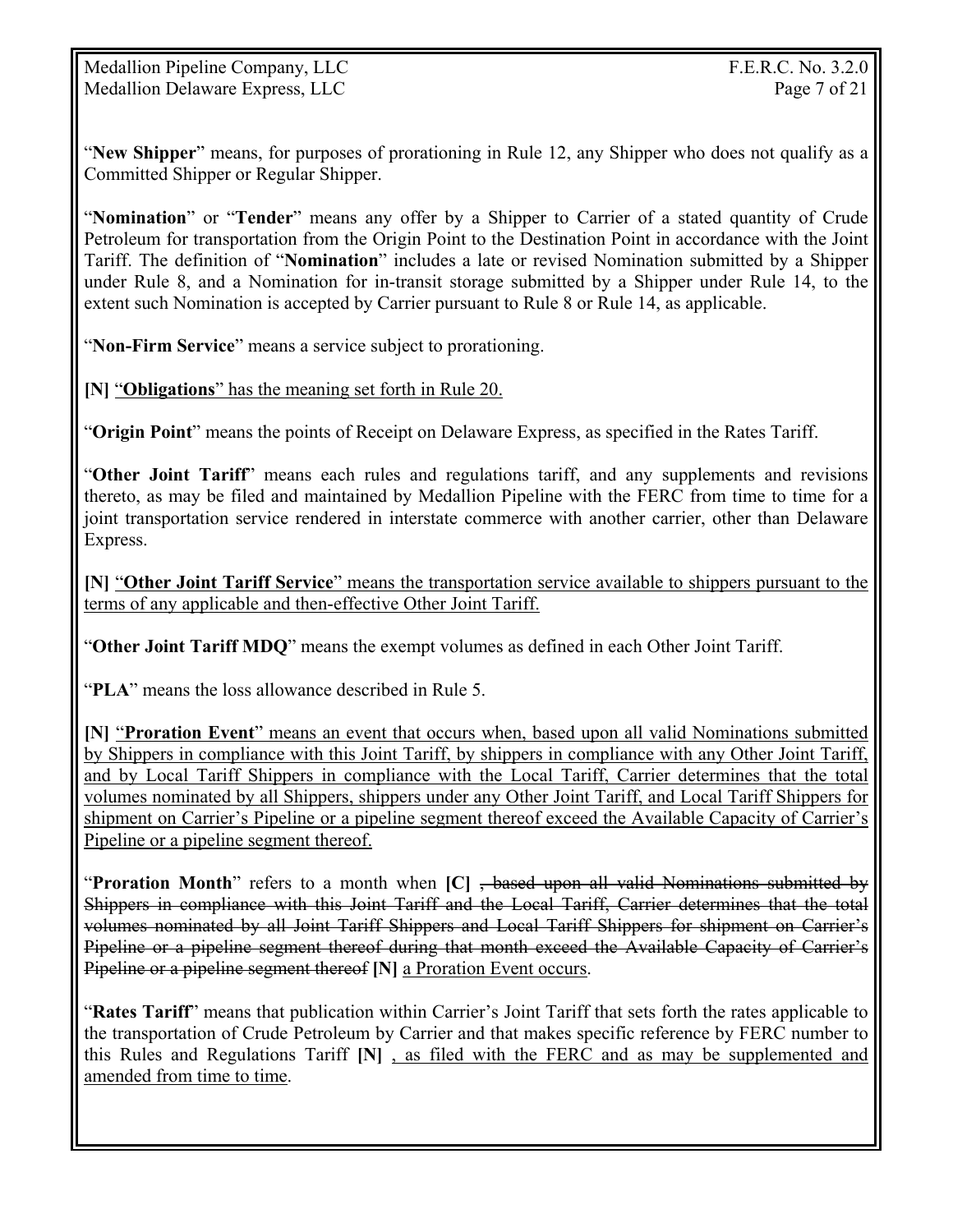Medallion Pipeline Company, LLC F.E.R.C. No. 3.2.0 Medallion Delaware Express, LLC Page 8 of 21

"**Receipt,**" "**Receive,**" or "**Received**" means the transfer of physical and legal custody of Crude Petroleum from Shipper to Delaware Express at the Origin Point for transportation.

"**Regular Shipper**" means, for purposes of prorationing in Rule 12, (i) an Uncommitted Shipper meeting the eligibility requirements in Rule 12(e), (ii) a Committed Shipper to the extent of its Non-Firm Service, and (iii) a Firm Shipper, but only to the extent of any quantities in excess of its Exempt Volumes.

"**Remaining Available Capacity**" means for each Proration Month, the **[C]** capacity **[N]** portion of the Joint Tariff Allocated Quantity remaining after the satisfaction of all Exempt Volumes nominated.

"**Rules and Regulations Tariff**" means this Tariff; specifically, that publication within Carrier's Joint Tariff that sets forth the rules and regulations that govern the Joint Tariff Service, as filed with the FERC and as may be supplemented and amended from time to time.

"**Shipper**" means the party that arranges with Carrier for the transportation of Crude Petroleum pursuant to the terms of the Joint Tariff.

"**Shipper MDQ**" means the maximum daily quantity that an Acreage Dedication Shipper is entitled to transport under an effective Acreage Dedication TSA, as such quantity may be adjusted from time to time by Administrator pursuant to the terms of such Acreage Dedication TSA.

"**Tender**" has the meaning set forth in the definition of Nomination.

"**TSA**" means Transportation Service Agreements executed by Delaware Express and a Committed Shipper, and by Medallion Pipeline and such Committed Shipper, for service pursuant to the Joint Tariff.

"**Uncommitted Capacity**" means that amount of capacity above the Joint Tariff MDQ to be made available at all times for uncommitted Joint Tariff Service, such that the Joint Tariff MDQ represents ninety percent (90%) and the Uncommitted Capacity represents ten percent (10%) of the total Joint Tariff Capacity.

"**Uncommitted Shipper**" means a Shipper that has not executed a TSA. An Uncommitted Shipper receives Non-Firm Service subject to the prorationing provisions in Rule 12.

"**Volume Commitment Shipper**" means a Committed Shipper that commits to transport, or pay for, a specified Committed Volume on a monthly basis pursuant to the terms of a Volume Commitment TSA. A Volume Commitment Shipper receives Non-Firm Service at the applicable Volume Incentive Rate, but has the right under its Volume Commitment TSA to elect Committed Firm Service for all quantities up to the specified Committed Volume for any Proration Month(s) by paying the applicable Firm Rate. All quantities in excess of the specified Committed Volume receive Non-Firm Service.

"**Volume Commitment TSA**" means a TSA entered between Carrier and a Volume Commitment Shipper for transportation under the Joint Tariff.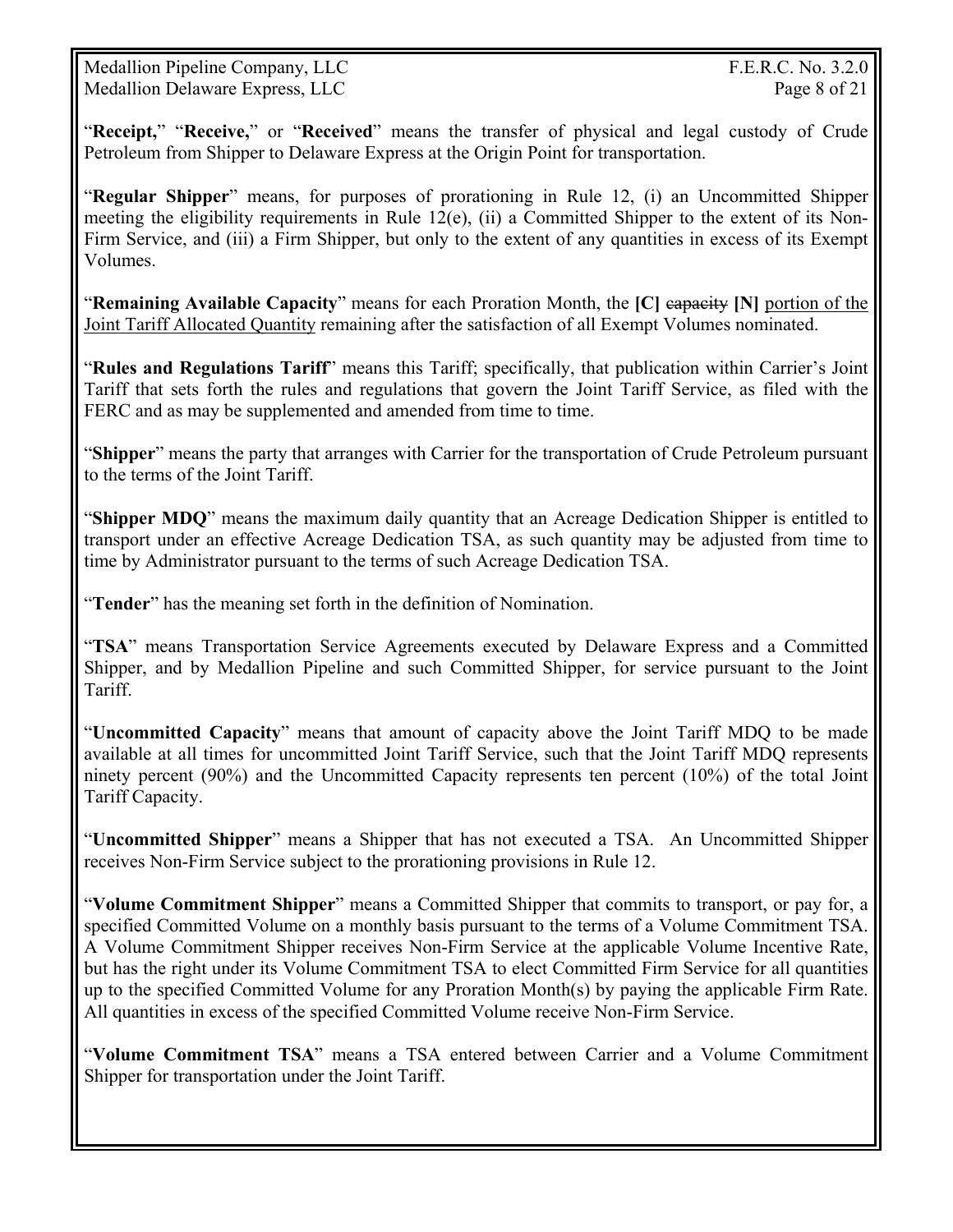Medallion Pipeline Company, LLC F.E.R.C. No. 3.2.0 Medallion Delaware Express, LLC Page 9 of 21

"**Volume Incentive Rate**" means the applicable rate identified as the "Volume Incentive Rate" in the then-effective Rates Tariff.

# **COMMODITY DESCRIPTION AND MEASUREMENT**

#### **RULE 2 – COMMODITY**

Carrier is engaged in the transportation of Crude Petroleum and will not accept any other commodity for transportation, except as provided herein.

#### **RULE 3 – CRUDE PETROLEUM QUALITY SPECIFICATIONS AND RESTRICTIONS**

Crude Petroleum shall be accepted for transportation only when such Crude Petroleum meets the following quality specifications. These specifications shall apply to each Barrel of a Shipper's Nomination and not be limited to the composite sample of the Nomination:

- (a) API Gravity of between thirty six degrees  $(36^{\circ})$  and forty four degrees  $(44^{\circ})$ ;
- (b) the true vapor pressure of such volumes does not exceed 11 psia or result in Carrier's noncompliance with federal, state, or local requirements regarding hydrocarbon emissions;
- (c) has a Reid vapor pressure less than 9.0 psia at a temperature of one hundred degrees Fahrenheit (100° F);
- (d) basic sediment, water, and other impurities of one percent (1%) or less;
- (e) temperature of one hundred and twenty degrees Fahrenheit ( $120^\circ$  F) or less;
- (f) the sulfur content does not exceed forty-five hundredths of one percent  $(0.45\%)$  by weight;
- (g) readily susceptible to transportation through Carrier's existing facilities; and
- (h) will not materially affect the quality of other shipments or cause disadvantage to other Shippers or Carrier.

Carrier may waive the foregoing specifications on a not unduly discriminatory basis where, in Carrier's sole judgment, the Receipt of any affected Barrels at particular Origin Points would not (i) adversely impact the ability of the Common Stream to remain within the foregoing quality specifications or, if not in compliance with such quality specifications, adversely impact the ability of Deliveries to the affected Destination Points to satisfy the tariff quality specifications of directly connected downstream pipeline carriers (including the requirements of the connection agreements entered into with such carriers), and (ii) otherwise adversely impact the Joint Tariff Facilities.

Carrier reserves the right to reject Crude Petroleum that, in its sole discretion, does not meet the quality specifications referenced above. In addition, Carrier shall reject Crude Petroleum containing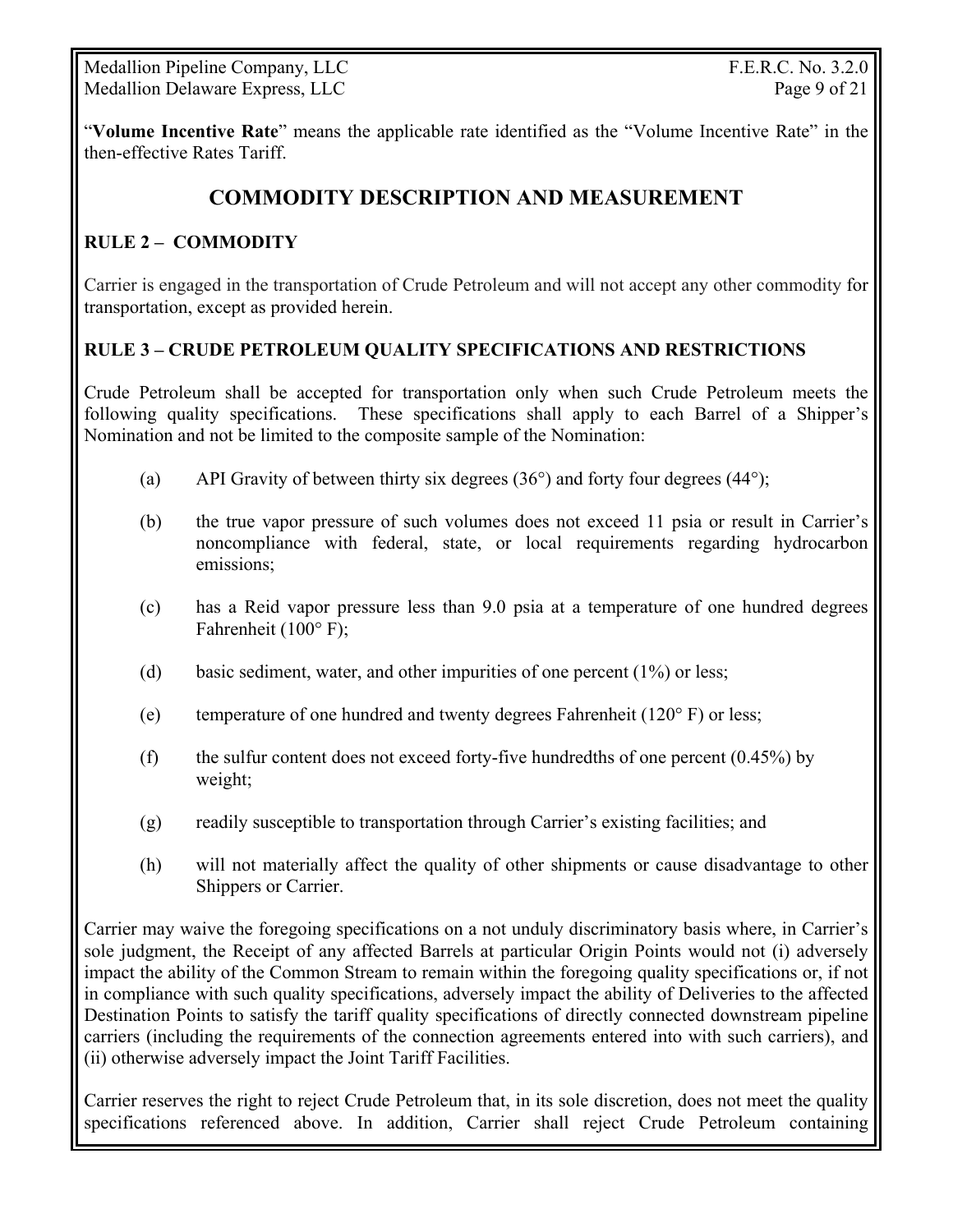Medallion Pipeline Company, LLC F.E.R.C. No. 3.2.0 Medallion Delaware Express, LLC Page 10 of 21

contaminants including, but not limited to, chemicals such as chlorinated and/or oxygenated hydrocarbons and/or heavy metals such as lead and/or vanadium. Carrier reserves the right to reject Crude Petroleum if, in its sole discretion, Deliveries of such quantities would not meet the tariff quality specifications (including the requirements of the connection agreements entered with such carriers) of the directly interconnected downstream pipelines listed in Carrier's currently-effective Rates Tariff. Where the transportation service nominated by a Shipper is effectuated by Carrier through backhaul, displacement, and/or exchange, Carrier's determination of whether Receipts from such Shipper satisfy the quality specifications herein may be based upon the actual physical delivery path rather than the nominated delivery path.

Carrier may, at its discretion, require, approve, or reject Crude Petroleum containing, or the injection into Crude Petroleum of, corrosion inhibitors, viscosity or pour point depressants, drag reducing agent, or other such additives in the Crude Petroleum to be transported.

If Crude Petroleum is accepted from third-party owned tankage, settled bottoms in such tanks must not be above a point six inches (6") below the bottom of the pipeline connection with the tank.

Carrier reserves the right to reject Crude Petroleum, in its sole discretion, if Shipper or Consignee has failed to comply with applicable laws, rules, and regulations made by government authorities regulating shipment of Crude Petroleum.

If, upon investigation, Carrier determines that Shipper has delivered contaminated Crude Petroleum or Crude Petroleum which otherwise fails to comply with the specifications set forth above, Carrier may exclude Shipper from further entry into applicable segments of the Joint Tariff Facilities until Shipper is able to comply with the quality specifications referenced above, as determined by Carrier in its sole discretion. Carrier reserves the right to dispose of any contaminated Crude Petroleum in its pipeline. Disposal, if necessary, may be made in any reasonable commercial manner, and any liability associated with the contamination or disposal of any Crude Petroleum shall be borne by the Shipper introducing the contaminated Crude Petroleum into the Joint Tariff Facilities.

Carrier may, from time to time, undertake to transport other or additional grades of crude petroleum to the extent Carrier elects, in its sole discretion, to offer such transportation by employing Batched Shipments. If, in Carrier's sole discretion, sufficient quantities are not nominated or facilities are not available to justify continued transportation of other or additional grades, Carrier may, after giving reasonable notice to Shippers who may be affected, cease transporting particular grades of crude petroleum.

Carrier may inject indirect products into Carrier's Pipeline to facilitate the efficient operation of Carrier's facilities.

#### **RULE 4 – TESTING AND MEASURING**

Prior to or during Receipt of Crude Petroleum for transportation, and prior to or during release thereof for Delivery, such quantities of Crude Petroleum shall be measured and tested by a representative of Carrier. Crude Petroleum will be measured by metering.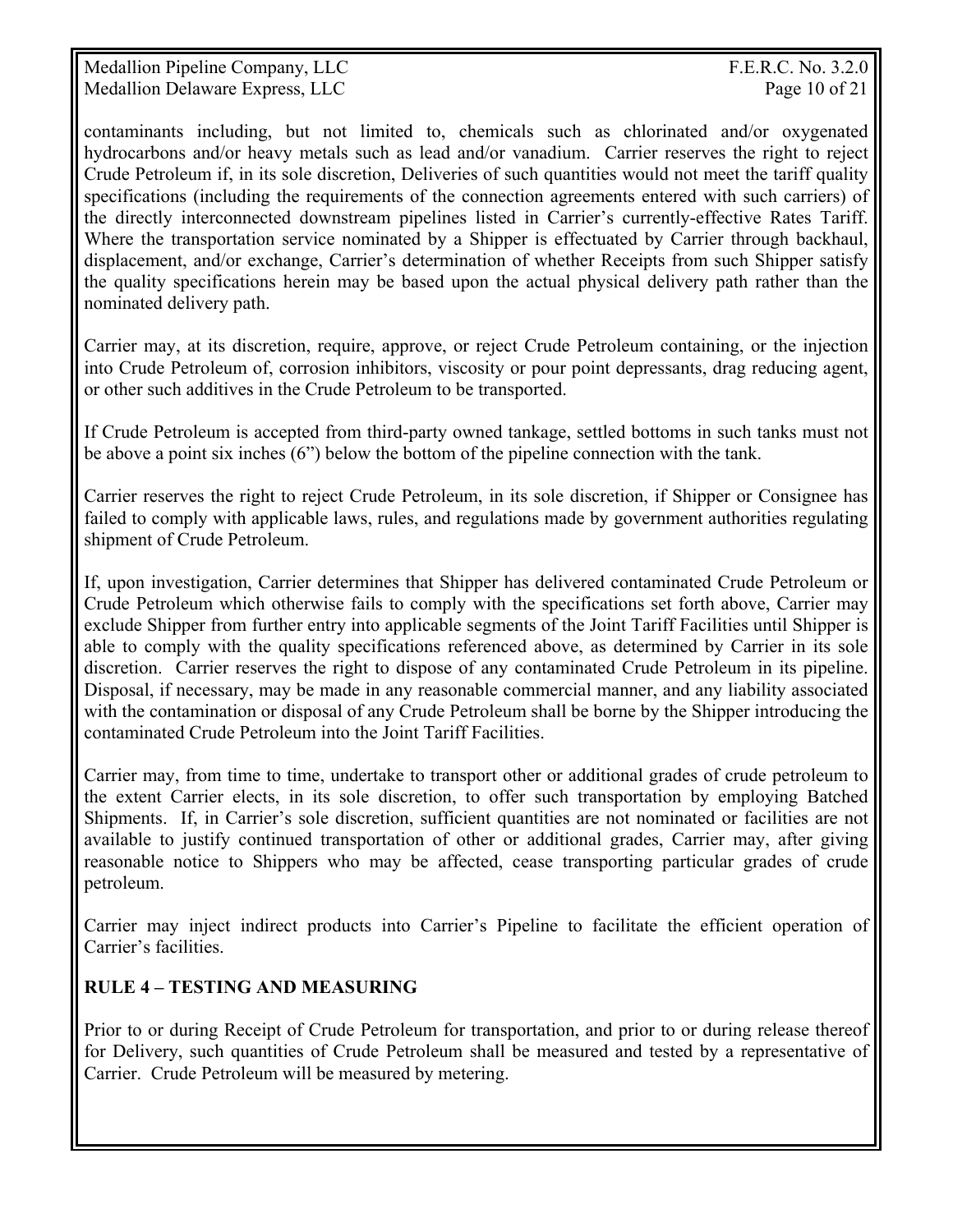Medallion Pipeline Company, LLC F.E.R.C. No. 3.2.0 Medallion Delaware Express, LLC Page 11 of 21

All shipments tendered to Carrier for transportation shall be metered by a representative of Carrier prior to, or at the time of, Receipt from Shipper. Shipper or Consignee shall have the option of being present or represented during the testing or metering. The results of such testing or metering shall be final.

#### **RULE 5 – DEDUCTIONS AND ADJUSTMENTS**

In measuring the quantity of Crude Petroleum Received and Delivered, corrections shall be made from volumes at actual or observed temperature to volumes at sixty degrees Fahrenheit (60° F) and for pressure to 14.696 psia. Quantities shall be corrected for this purpose by use of applicable API-ASTM volume correction factor tables.

For all shipments of Crude Petroleum, a deduction for PLA of two-tenths of one percent (0.2%) will be made to cover evaporation, interface losses, and other normal losses during transportation. Carrier, in addition, will deduct the full amount of sediment, water, and other impurities. The net balance, after applicable deduction, will be the quantity deliverable by Carrier.

#### **RULE 6 – VOLUMETRIC ADJUSTMENT**

Any volumetric difference between Receipts from Shipper and Deliveries to Shipper or Consignee during a current month as a result of scheduling will be adjusted in the following month without any further liability to Carrier, taking into consideration all prior deductions allowed pursuant to the rules and regulations contained herein.

#### **RULE 7 – VARIATIONS IN QUALITY AND GRAVITY AND OFFSET OF COMMON STREAM CRUDE PETROLEUM**

(a) **Delivery of Types of Crude Petroleum**. Carrier is not obligated to Deliver the identical Crude Petroleum Received by Carrier. Carrier shall not be liable for any consequence related to the mixing of Crude Petroleum tendered into the Common Stream; provided, however Carrier shall endeavor to Deliver from its common stock Crude Petroleum that is in conformance with the specifications set forth in Rule 3. For Batched Shipments, Carrier shall not be liable for any change in quality and/or Gravity that may occur to Crude Petroleum during transportation of Batches.

#### (b) **Conditions Applicable to Crude Petroleum**

 (i) The acceptance of Crude Petroleum for transportation shall be on the condition that such Crude Petroleum shall be subject to such changes in Gravity, in quality, and in value as may result from its mixture in transit with other Crude Petroleum in the Joint Tariff Facilities and tanks; and

 (ii) Carrier is not liable for any loss or damage resulting from an alteration in Gravity or quality of Crude Petroleum transported by Carrier, unless the loss or damage occurs because of the gross negligence of Carrier.

 (c) CARRIER MAKES NO WARRANTY AS TO MERCHANTABILITY, FITNESS FOR A PARTICULAR PURPOSE, OR ANY OTHER WARRANTY OR REPRESENTATION WITH RESPECT TO THE GRADE OR QUALITY OF CRUDE PETROLEUM TRANSPORTED UNDER THIS TARIFF.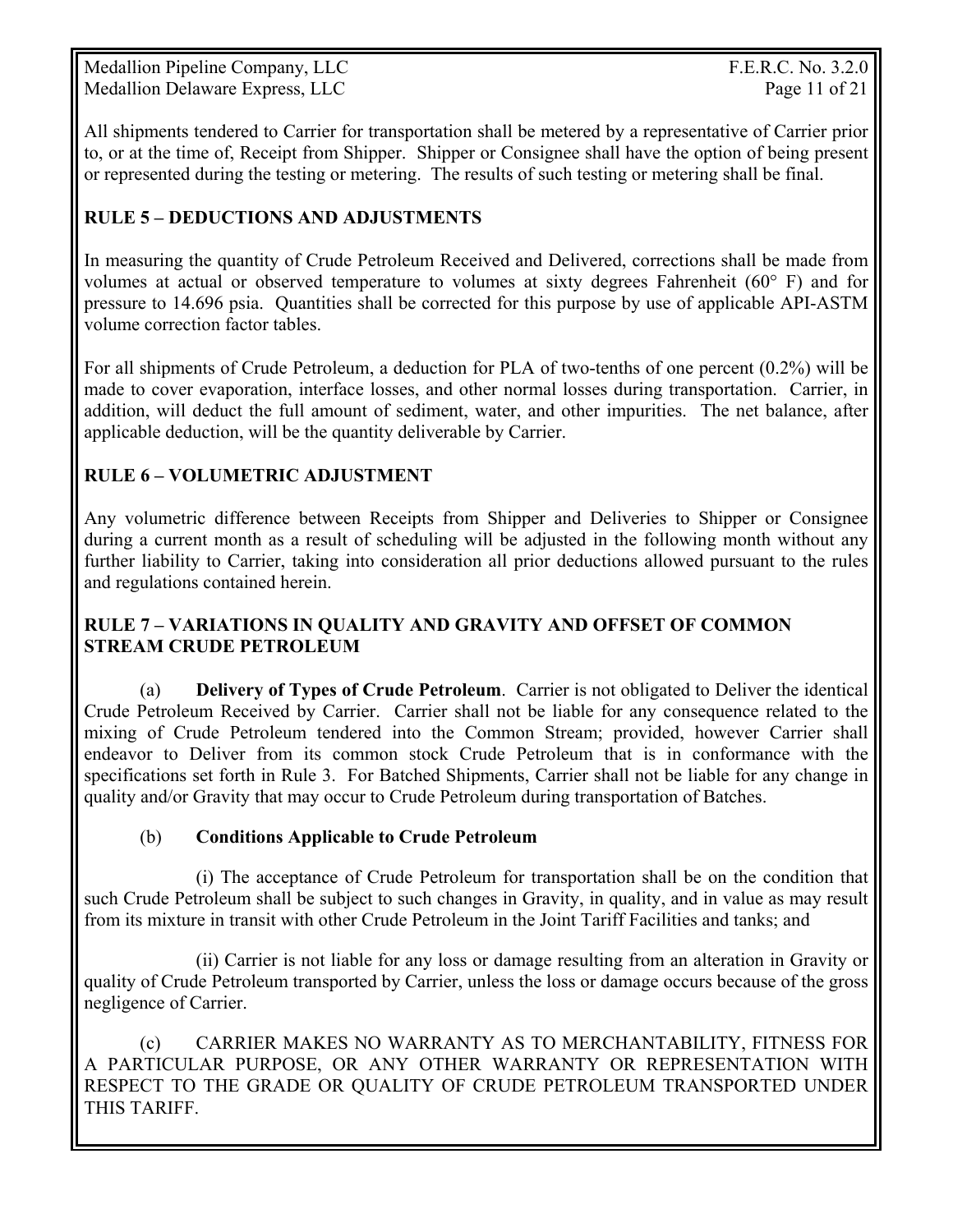Medallion Pipeline Company, LLC F.E.R.C. No. 3.2.0 Medallion Delaware Express, LLC and the contract of the Page 12 of 21 and Page 12 of 21

 (d) **Common Stream Crude Petroleum – Interconnecting Carriers**. When both receipts from and deliveries to an interconnecting pipeline of substantially the same grade of Crude Petroleum are scheduled at the same interconnection, Carrier reserves the right, with the cooperation of the operator of the interconnecting pipeline, to offset like volumes of such Common Stream Crude Petroleum in order to avoid the unnecessary use of energy which would be required to physically pump the offsetting volumes. When this right is exercised, Carrier will make the further deliveries for the Shipper involved from Carrier's Common Stream Crude Petroleum.

#### **PRE-SHIPMENT REQUIREMENTS AND PROCEDURES**

#### **RULE 8 – TENDER**

Shippers desiring to offer Crude Petroleum for transportation shall make a Nomination to Carrier by submitting, on Carrier's prescribed Notice of Shipment form, a separate Nomination for each calendar month on or before the fifteenth  $(15<sup>th</sup>)$  day of the preceding month or the nomination deadline of the applicable downstream carrier, whichever is earlier. The prescribed Notice of Shipment form, in addition, must provide a verification that Shipper intends, after Delivery to the Destination Point, its quantities will be transported by other carriers (including by pipeline, rail, and/or water) across state lines to its ultimate destination and, therefore, the transportation on the Joint Tariff Facilities is interstate in nature and subject to this Tariff. If Carrier, after review of the aggregate Nominations, determines that the valid Nominations exceed the Joint Tariff Capacity, Carrier shall submit the projected capacity proration results to Committed Shippers. Within two (2) business days thereafter, each Committed Shipper that wishes to elect Committed Firm Service for such Proration Month must submit a revised Nomination that specifies the quantity so elected, not to exceed the Committed Volume or Shipper MDQ, as applicable. Failure to submit a revised Nomination within two (2) business days will forfeit the Committed Shipper's right to elect Committed Firm Service for such Proration Month; provided, however, that, in the event of a mid-month capacity interruption pursuant to Rule 12(i), such two (2) business day period shall run from the date Carrier provides notice to Committed Shippers of such capacity interruption and its impact on previously-approved Nominations.

If transportation capacity is available and operating conditions permit, Carrier, in its sole discretion, and on an equitable and non-discriminatory basis taking into account the rights of different classes of Shippers, may accept late or revised Nominations for Crude Petroleum for transportation after the fifteenth  $(15<sup>th</sup>)$  day of the month preceding the month during which the transportation under the Nomination is to begin, including late or revised Nominations during the month in which the transportation has already begun.

Carrier shall not be obligated to accept Nominations from any Shipper unless such Shipper, upon request from Carrier, provides written third-party verification, in a form and substance satisfactory to Carrier in its sole discretion, that supports such Shipper's Nomination as in compliance with the requirements of this Tariff including, but not limited to, confirmation that the quantities nominated by Shipper are reasonable estimates of the quantities Shipper is capable of tendering for transportation, and that Shipper has provided, or arranged for access to, equipment and facilities capable of satisfactorily delivering to the Origin Point and receiving at the In-Transit Point or the Destination Point the quantities Tendered for transportation. Carrier shall not be obligated to accept a Shipper's Crude Petroleum where such verification is unacceptable to Carrier, including where a directly interconnected downstream pipeline (or other facility operator) nominated by Shipper (i) does not confirm Shipper's Nomination, in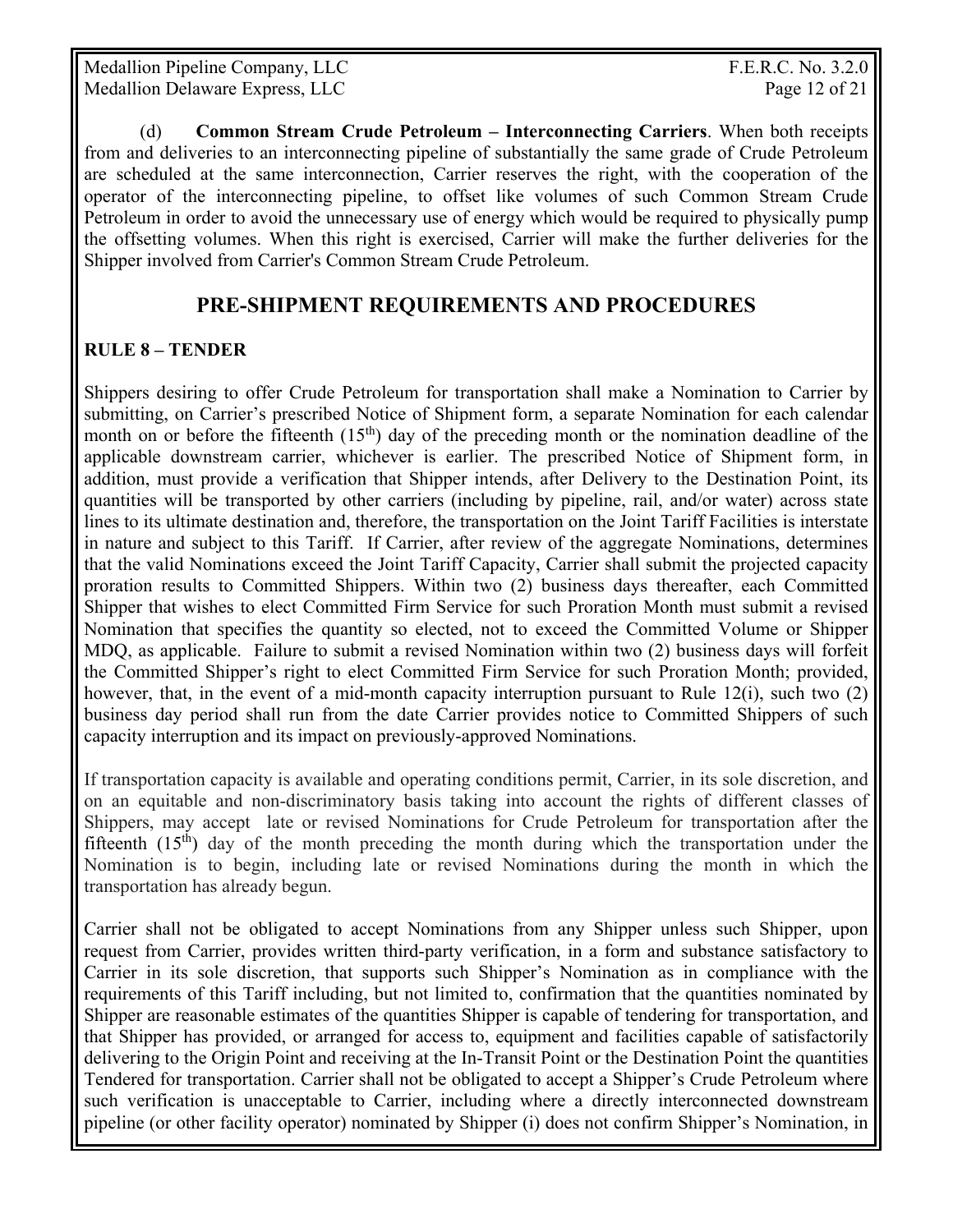whole or in part, and/or (ii) subsequently during the month in question, reduces Shipper's previously confirmed nomination on the downstream facilities.

If, during a month in which Nominations have not been prorated pursuant to Rule 12, Carrier determines that an Uncommitted Shipper is not tendering the quantities that it has nominated for that month, then Carrier reserves the right to reduce such Shipper's Nomination accordingly for the balance of such month.

## **RULE 9 – CREDITWORTHINESS OF SHIPPER**

Upon the request of Carrier, all prospective and existing Shippers must submit sufficient financial information to establish creditworthiness. The creditworthiness requirements for Committed Shippers shall be as set forth in the TSAs. For Uncommitted Shippers, if in Carrier's sole discretion, a prospective Shipper is not creditworthy, or if a current Shipper's credit deteriorates, Carrier may require such Shippers to provide financial assurances, including, but not limited to: (i) prepayment of transportation charges; (ii) a guaranty in an amount sufficient to ensure payment to Carrier of all such costs and charges that could reasonably accrue, in a form and from a third party acceptable to Carrier; (iii) a letter of credit from an appropriate financial institution in a form acceptable to Carrier and in an amount sufficient to ensure payment to Carrier of all costs and charges that could reasonably accrue; or (iv) such other enforceable collateral security, including but not limited to, security agreements over assets of Shipper, in a form acceptable to Carrier.

Carrier shall not be obligated to accept Crude Petroleum, or a Nomination, for transportation from an existing or prospective Shipper if the Shipper or prospective Shipper fails to provide financial assurances within two (2) days of Shipper's receipt of Carrier's written request for such assurances.

## **RULE 10 – TITLE**

A Tender for shipment shall constitute a warranty by Shipper that it has unencumbered title thereto, or the unencumbered right to ship such Crude Petroleum, but acceptance shall not be deemed a representation by Carrier as to title or right. Carrier reserves the right to reject on a non-discriminatory basis any Crude Petroleum tendered for shipment that may be involved in litigation, the title or right to which may be in dispute, or that may be encumbered by lien or charge of any kind, except to the extent that Shipper submits either satisfactory proof of unencumbered title or right or a satisfactory indemnity bond.

#### **RULE 11 – QUANTITIES**

Carrier may take Receipt or make Delivery of Crude Petroleum in quantities of not less than five hundred (500) bpd aggregate from one or more Shippers. Carrier reserves the right to take Receipt or make Delivery of less than five hundred (500) bpd of Crude Petroleum, if such quantity can be consolidated with other Crude Petroleum such that Carrier can make a single Delivery of not less than five hundred (500) bpd.

If a Volume Commitment Shipper fails to tender a volume of Crude Petroleum equal to its Committed Volume, multiplied by the number of days in the applicable month, it shall pay to Carrier the Deficiency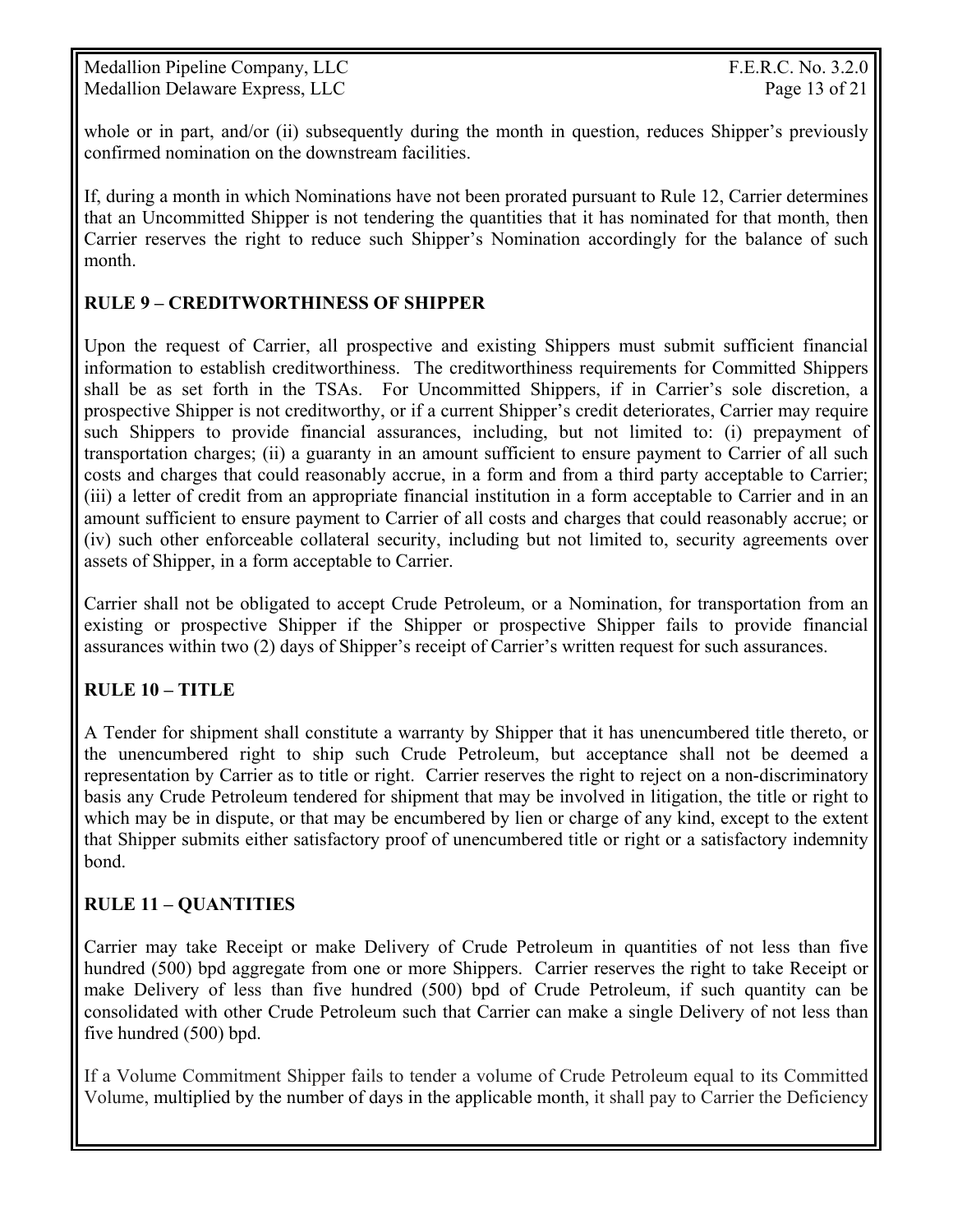Medallion Pipeline Company, LLC F.E.R.C. No. 3.2.0 Medallion Delaware Express, LLC Page 14 of 21

Payment, which payment shall be equal to the shortfall in the quantity tendered multiplied by the applicable rate in its Volume Commitment TSA.

#### **RULE 12 – PRORATIONING OF PIPELINE CAPACITY**

 (a) **Prorationing**. When a Proration Month occurs, Available Capacity will be apportioned among all valid Shipper Nominations on the basis set forth in Rule 12(b)-(i).

 (b) **Division of capacity between Local and Joint Tariff Services.** If **[C]** the Proration Month occurs on a segment of Carrier's system **[N]** an Affected Segment is used to provide Joint Tariff Service, the Available Capacity on **[C]** the affected segment **[N]** such Affected Segment will first be **[C]** divided **[N]** apportioned between the Joint Tariff Service **[C]** being provided on such segment **[N]** and any Other Joint Tariff Service, as a class, and the Local Tariff Service. The Joint Tariff Service will be allocated capacity equal to the Joint Tariff Allocated Quantity and the Local Tariff Service will be allocated capacity equal to the Local Tariff Allocated Quantity. The Joint Tariff Allocated Quantity shall be divided among shipper classes in accordance with Rule  $12(c) - (h)$  below.

 (c) **Exempt Volumes**. The volume elected by Committed Shippers to receive Committed Firm Service in accordance with Rule 8, up to each Committed Shipper's Committed Volume or Shipper MDQ, as applicable, is exempt from the prorationing procedures set forth in this Rule 12 ("Exempt Volumes"). If a Firm Shipper's Nominations during a Proration Month are less than its Committed Volume or Shipper MDQ, multiplied by the number of days in the applicable month, the Firm Shipper's Exempt Volumes for that month will be limited to the amount of its Nominations. If the total of all Firm Shippers' aggregate Nominations is less than the Firm Capacity, multiplied by the number of days in the applicable month, then a Firm Shipper's Make-Up Volumes will be accepted up to the remaining Firm Capacity during the term of such Firm Shipper's TSA; provided that, in the event the total Nominations by Firm Shippers of Make-Up Volumes exceeds the remaining Firm Capacity, multiplied by the number of days in the applicable month, Carrier will adjust the Nominations of Make-Up Volumes on a pro rata basis. Otherwise, any Make-Up Volumes above the Firm Capacity as well as Firm Shipper volumes in excess of Committed Volumes or Shipper MDQs (other than the Make-Up Volumes), shall be treated as volumes nominated by a Regular Shipper, as described in Rule 12(d) below.

(d) **Division of capacity between Shipper classes**. For each Proration Month, the Remaining Available Capacity shall be divided between Regular Shippers and New Shippers. Generally, as described in this section, up to ten percent (10%) of the Remaining Available Capacity shall be allocated first to New Shippers and at least ninety percent (90%) of the Remaining Available Capacity shall be allocated to Regular Shippers in proportion to their usage during the Base Period.

#### (1) **New Shippers**

- a) **Availability of capacity**. Not more than ten percent (10%) of the Remaining Available Capacity shall be made available to New Shippers as a class.
- b) **Allocation**. **[N]** When the Nominations made by New Shippers exceed ten percent (10%) of the Remaining Available Capacity, each New Shipper will receive a pro rata portion of the ten percent (10%) of the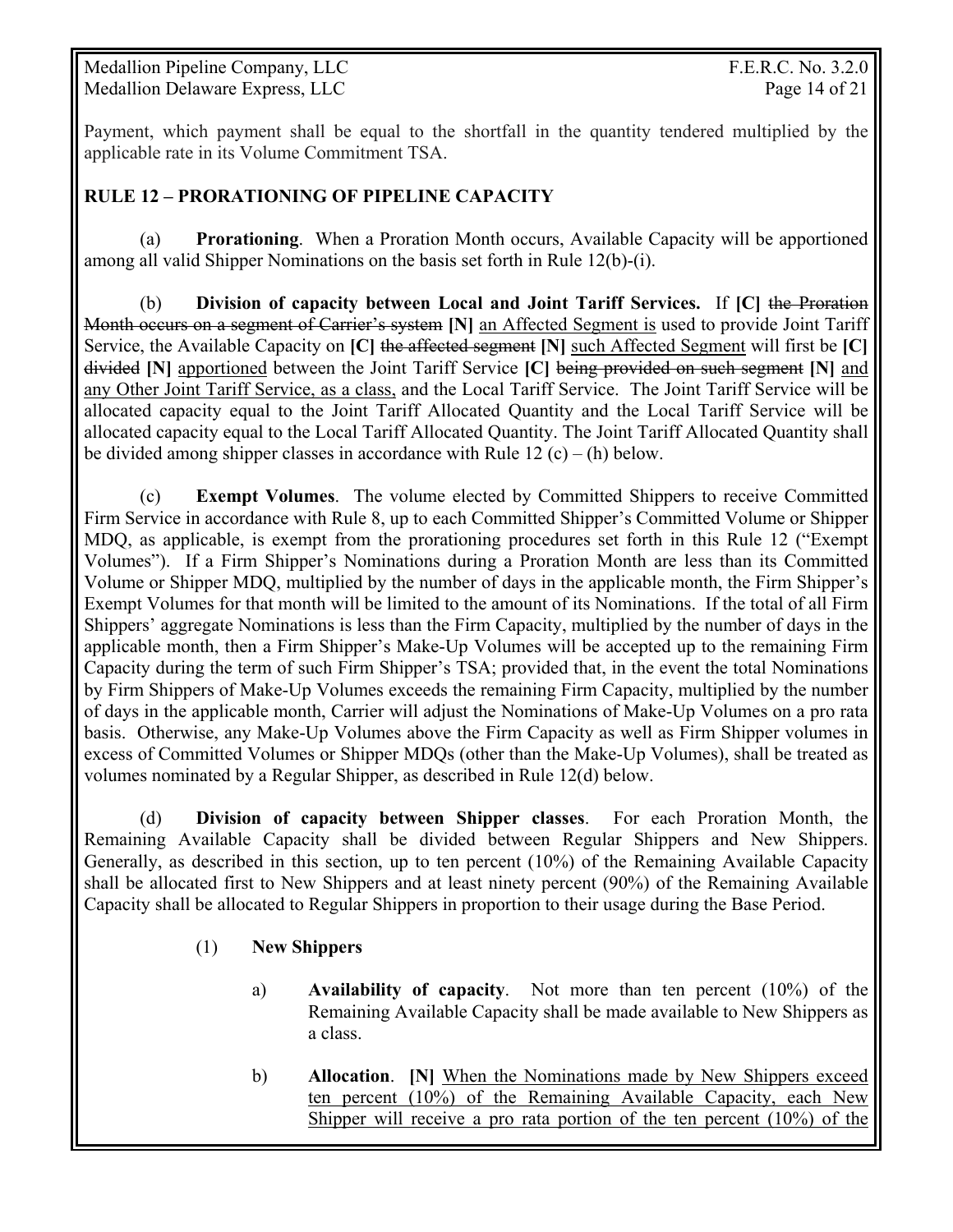Medallion Pipeline Company, LLC F.E.R.C. No. 3.2.0 Medallion Delaware Express, LLC and the contract of the Page 15 of 21

Remaining Available Capacity based on its Nominations. **[C]** Each New Shipper will be allocated, subject to Rule 15, a share of the capacity available to all New Shippers equal to the least of: (i) Nominations; (ii) ten percent (10%) of the Remaining Available Capacity of the applicable segment of Carrier's Pipeline, divided by the number of New Shippers who nominated volumes for shipment during the Proration Month; or (iii) one-fifth of 10% (2.0%) of the Remaining Available Capacity of the applicable segment of Carrier's Pipeline for the Proration Month. Any unused capacity allocated to New Shippers will become available for allocation among the Regular Shippers.

#### (2) **Regular Shippers**

- a) **Availability of capacity**. The remainder of the Remaining Available Capacity will be available to any Regular Shipper that submitted valid Nominations for the Proration Month. A Committed Shipper shall have Regular Shipper status for its Nominations in excess of Exempt Volumes, if any.
- b) **Allocation**. The remainder of the Remaining Available Capacity will be apportioned among all Regular Shippers. Each Regular Shipper's share of such capacity will be allocated based on its respective proportion of Deliveries during the Base Period (for example, if a Regular Shipper had five percent (5%) of Deliveries during the Base Period, that Regular Shipper would receive five percent  $(5%)$  of the capacity available for Regular Shippers). The shipment history for each Committed Shipper during each month of the Base Period shall be calculated as the greater of (i) Deliveries, or (ii) Committed Volume or Shipper MDQ, as applicable. Any unused allocated capacity by a Regular Shipper shall be reallocated among other Regular Shippers.

 (e) **Base Period Eligibility**. For an Uncommitted Shipper to receive Regular Shipper status for purposes of prorationing, the Uncommitted Shipper must have Actual Shipments of Crude Petroleum in at least eighteen (18) of the eighteen (18) months of the Base Period (except during transition periods as described in Rule 12(h)). To the extent an Uncommitted Shipper does not meet the foregoing eligibility requirements, it shall be treated as a New Shipper for prorationing purposes.

 (f) **Transfer of prorated capacity**. Except as provided in this subsection and in Rule 10, prorated volumes allocated to a Shipper may not be assigned, conveyed, loaned, transferred to, or used in any manner by another Shipper. A Shipper's allocation may be transferred as an incident of the bona fide sale of Shipper's business or to a successor to Shipper's business by the operation of law, such as an executor or trustee in bankruptcy.

 (g) **Nomination Integrity**. During a Proration Month, if Shipper fails to deliver to Carrier at least ninety five percent (95%) of its final confirmed Nomination, Carrier will charge Shipper an amount equal to the applicable tariff rate multiplied by the nominated volumes not received by Carrier.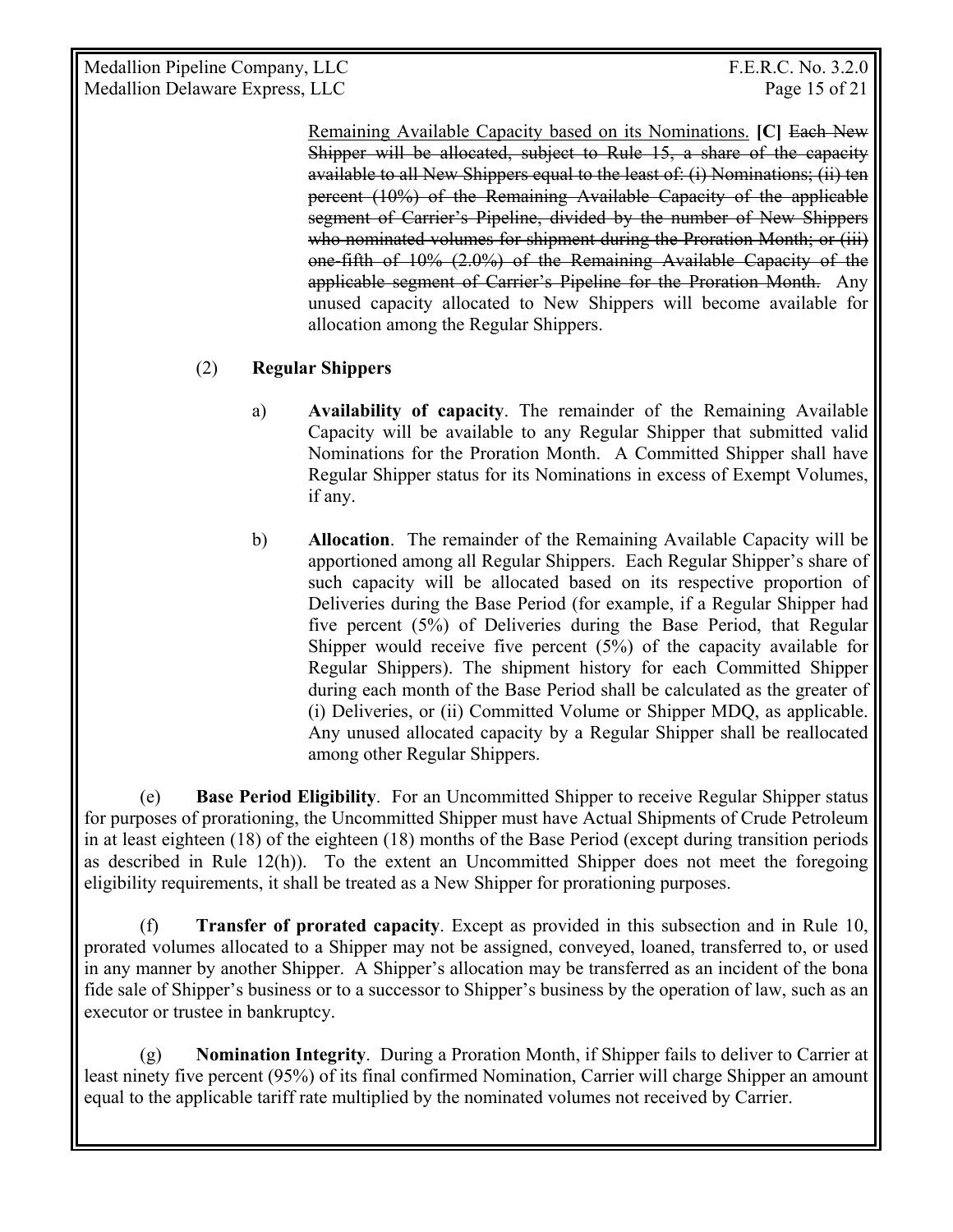Medallion Pipeline Company, LLC  $F.E.R.C. No. 3.2.0$ Medallion Delaware Express, LLC Page 16 of 21

(h) **Transition rule for determining Base Period**. During the initial eighteen (18) months of (i) the Joint Tariff's implementation, and/or (ii) the in-service date of each expansion and each newly constructed pipeline segment of Joint Tariff Facilities (both (i) and (ii) referred to as "Effective Date"), the Base Period shall consist of each full calendar month since the Effective Date, but prior to the Proration Month. For example, if the Proration Month were to occur in the seventh  $(7<sup>th</sup>)$  month from the Effective Date, the Base Period would consist of the first six (6) months from the Effective Date. In all other respects, Rule  $12(a)-(e)$  remains in effect during the initial eighteen (18) months of the Joint Tariff's implementation. This transition rule shall have no effect on and after the nineteenth  $(19<sup>th</sup>)$  full calendar month from the applicable Effective Date.

(i) **Capacity Interruptions and Curtailment**. Carrier shall have the right to interrupt Receipts and Deliveries of Shipper's Crude Petroleum, including the right to curtail Receipts and Deliveries under Committed Firm Service pursuant to the terms of the TSAs, (i) for scheduled or unscheduled repairs, maintenance, modifications or improvements to the Joint Tariff Facilities, and/or (ii) by reason of a force majeure event. Carrier will use commercially reasonable efforts to minimize the extent and duration of any interruption and the impact of such interruption on the operation of the Joint Tariff Service. Interruptions of Non-Firm Service will be based on the procedures set forth in Rule 12(d)-(h). If insufficient capacity remains after the interruption of Non-Firm Service, Exempt Volumes shall be interrupted on a pro rata basis.

# **TRANSPORTATION SERVICES AND RELATED REQUIREMENTS**

#### **RULE 13 – ORIGIN AND DESTINATION POINT FACILITIES REQUIRED**

Carrier only provides working tankage that is incidental and necessary to the transportation of Crude Petroleum, but does not provide or offer storage service, whether in transit or at Origin Points or Destination Points. Nominations for the transportation of Crude Petroleum will be accepted only when Shipper has provided, or arranged for access to, equipment and facilities capable of satisfactorily delivering to the Origin Point and receiving at the Destination Point the quantities tendered for transportation. Shipper will deliver to the Origin Point nominated quantities on a ratable basis over the course of a month. Carrier, where operations permit, may waive such ratable delivery requirement in its sole discretion.

No duty to transport shall arise until Shipper furnishes to Carrier documentation sufficient to demonstrate that Shipper has provided, or arranged for access to, the necessary equipment and facilities immediately upstream of the Origin Point and downstream of the Destination Point.

#### **RULE 14** – **IN-TRANSIT STORAGE**

Although Carrier does not provide or offer storage service, certain storage providers offer storage services at the In-Transit Points. Shipper may submit a Nomination, in accordance with Rule 8, requesting that its Crude Petroleum offered for transportation be stopped temporarily at an In-Transit Point(s) for storage, provided that: (i) such Nomination shall list the Origin Point, the In-Transit Point(s), and the ultimate Destination Point; (ii) the In-Transit Point(s) nominated by Shipper shall be along the transportation path between the Origin Point(s) and the ultimate Destination Point; (iii) the storage shall last no more than six (6) months; (iv) Shipper is solely responsible for arranging for storage services at the In-Transit Point(s), including entering into any required storage service agreement(s) with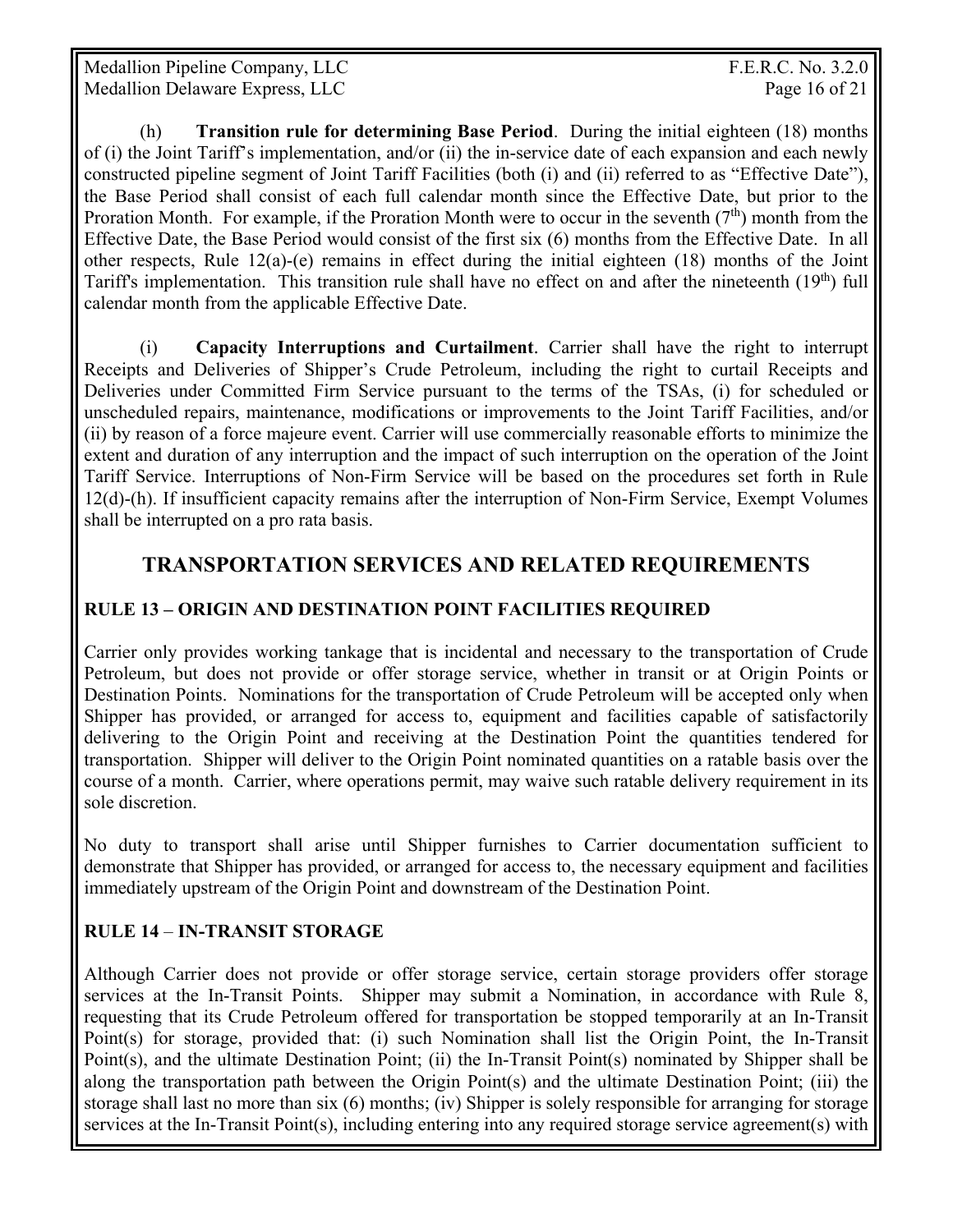Medallion Pipeline Company, LLC F.E.R.C. No. 3.2.0 Medallion Delaware Express, LLC and the contract of the Page 17 of 21

the affected storage provider(s); and (v) Crude Petroleum stopped at the In-Transit Point(s) shall be subject to the rates applicable to the transportation from the Origin Point to the ultimate Destination Point. To the extent practicable and permitted by operating conditions, Carrier may, at its sole discretion, accept such Nomination. Upon intermediate delivery of the Crude Petroleum to the In-Transit Point(s), the custody and possession of the Crude Petroleum shall transfer to Shipper, and Carrier shall not be liable for loss and/or damage to such Crude Petroleum while in storage.

Shipper may submit a Nomination, in accordance with Rule 8, requesting that Crude Petroleum placed in storage at the In-Transit Point(s) be withdrawn and Delivered to the ultimate Destination Point, at no additional charge, provided that: (i) such Nomination shall list the In-Transit Point(s) and the ultimate Destination Point previously listed on Shipper's Nomination to stop Crude Petroleum for in-transit storage; and (ii) Shipper shall make such Nomination for withdrawal and Delivery within six (6) months from the date Crude Petroleum was intermediately delivered at the In-Transit Point(s) for storage. To the extent practicable and permitted by operating conditions, Carrier may, at its sole discretion, accept such Nomination. Upon withdrawal of the Crude Petroleum from the In-Transit Point(s), the custody and possession of the Crude Petroleum shall transfer to Carrier.

#### **RULE 15** *–* **PIPEAGE OR OTHER CONTRACTS**

Separate pipeage and other contracts may be required of a Shipper before any duty of transportation by Carrier shall arise. A pipeage contract may include additional charges for reimbursement for facilities necessary to Receive **[N]** and/or Deliver Shipper's shipments.

#### **RULE 16 – LINE FILL AND WORKING STOCK REQUIREMENT**

Carrier will require each Shipper to supply a pro rata share of Crude Petroleum necessary for pipeline line fill and working stock (including tank bottoms) for efficient operation of the Joint Tariff Facilities prior to Delivery. For the first three (3) months commencing on the Effective Date, each Shipper's initial line fill obligation will be based on the higher of (i) Shipper's Nominations or (ii) Shipper's Committed Volume or Shipper MDQ, in proportion to the aggregate Nominations and aggregate Committed Volumes and/or Shipper MDQs. For Acreage Dedication Shippers, both the initial and subsequent line fill obligations will be based upon the line fill necessary to deliver the Shipper MDQ to the Colorado City Hub Destination Point, as defined in the Rates Tariff. Line fill requirements will be adjusted every three (3) months based on Actual Shipments, and New Shippers shall be assigned line fill requirements based on their Nominations. After any such adjustments, if the pro rata share of Crude Petroleum to be provided by a Shipper changes as a result of such reallocation, Shipper shall be required to provide within thirty (30) days at Shipper's Origin Point any increase in its line fill obligation or Carrier shall be required to redeliver any reduction in Shipper's line fill obligation within thirty (30) days to Shipper's Destination Point.

Except for the periodic adjustments in line fill requirements provided for above, Crude Petroleum provided by a Shipper for this purpose may be withdrawn from the pipeline only after shipments have ceased and if written notice to discontinue shipments through the Joint Tariff Facilities is received on or before the fifteenth  $(15<sup>th</sup>)$  day of the month preceding the last calendar month in which Shipper intends to ship. Such withdrawal shall be made by Carrier over a reasonable period, not to exceed twelve (12) months after such notice to discontinue shipments is received.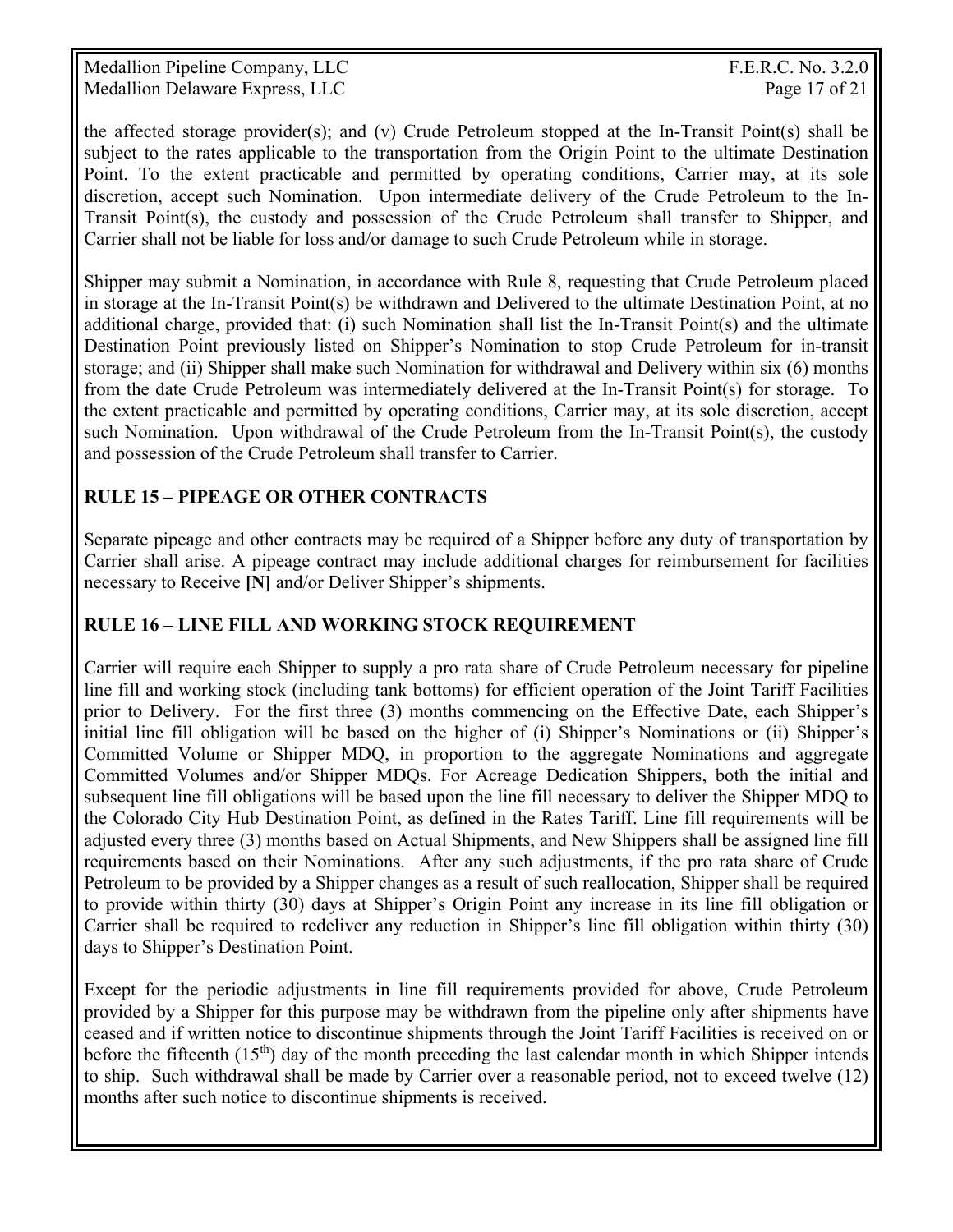#### **RULE 17 – DELIVERY AND DEMURRAGE**

After any shipment has arrived at the Destination Point, Carrier may begin Delivery at its current rate of pumping. Since Carrier does not own or operate storage or tankage facilities for Shipper storage purposes, it is essential that Shipper or its Consignee promptly accept any shipment offered for Delivery. A demurrage charge of \$0.01 per Barrel shall accrue for each day on which any part of said shipment offered for Delivery is not promptly taken by Shipper or its Consignee.

In the event that Shipper or its Consignee fail to promptly accept any shipment offered for Delivery or any portion thereof, then Carrier shall also have the right to divert, reconsign, or make whatever arrangements for disposition of the subject Crude Petroleum that it deems appropriate to clear its pipeline facilities, including the right to sell the subject Crude Petroleum at private or public sale. Carrier may be a purchaser at any such sale. From the proceeds of any such sale, Carrier may pay itself all transportation and other charges and expenses in caring for and maintaining the subject Crude Petroleum and the costs of sale, and the balance shall be held for whomsoever may be lawfully entitled thereto.

#### **RULE 18 – EVIDENCE OF RECEIPTS AND DELIVERIES**

The Receipt and Delivery shall be evidenced, in each instance, by a statement showing the quantities Received or Delivered as the case may be, temperature, basic sediment and water, and any other data essential to the determination of quantity.

#### **RULE 19 – RATES APPLICABLE**

Crude Petroleum accepted for transportation shall be subject to the rates in effect on the date of Receipt by Carrier, irrespective of the date of Tender.

#### **RULE 20 – PAYMENT OF TRANSPORTATION AND OTHER CHARGES**

Transportation and all other lawful charges will be collected on the basis of net quantity of Crude Petroleum Received at the Origin Point. Shipper shall be responsible for payment of transportation and all other charges applicable to the shipment, and at the discretion of Carrier, may be required to prepay such charges or furnish guaranty of payment to Carrier. Shipper shall be responsible for the payment of all royalties, overriding royalties, production payments, and other similar amounts due in respect of such Crude Petroleum. Administrator shall deliver an invoice to Shipper on or before the tenth (10<sup>th</sup>) business day of each month setting forth the amount due under the terms of the Joint Tariff and, where applicable, the TSA. Shipper shall pay on or before the later of the twentieth  $(20<sup>th</sup>)$  business day of the month or ten (10) business days following the date of receipt of an invoice from Administrator for the immediately preceding month, if applicable, the amount due as set forth on the invoice, except as disputed in good faith by Shipper, in which event Shipper shall only pay the undisputed portion of such amount in such invoice until such time as the dispute is resolved.

Carrier shall have a lien on all Crude Petroleum in its possession belonging to Shipper to secure the payment of all unpaid charges due by such Shipper, and may withhold such Crude Petroleum from Delivery until all of such unpaid charges shall have been paid. If any charge remains unpaid after the due date specified in Carrier's invoice, then such amount shall bear interest from the day after the date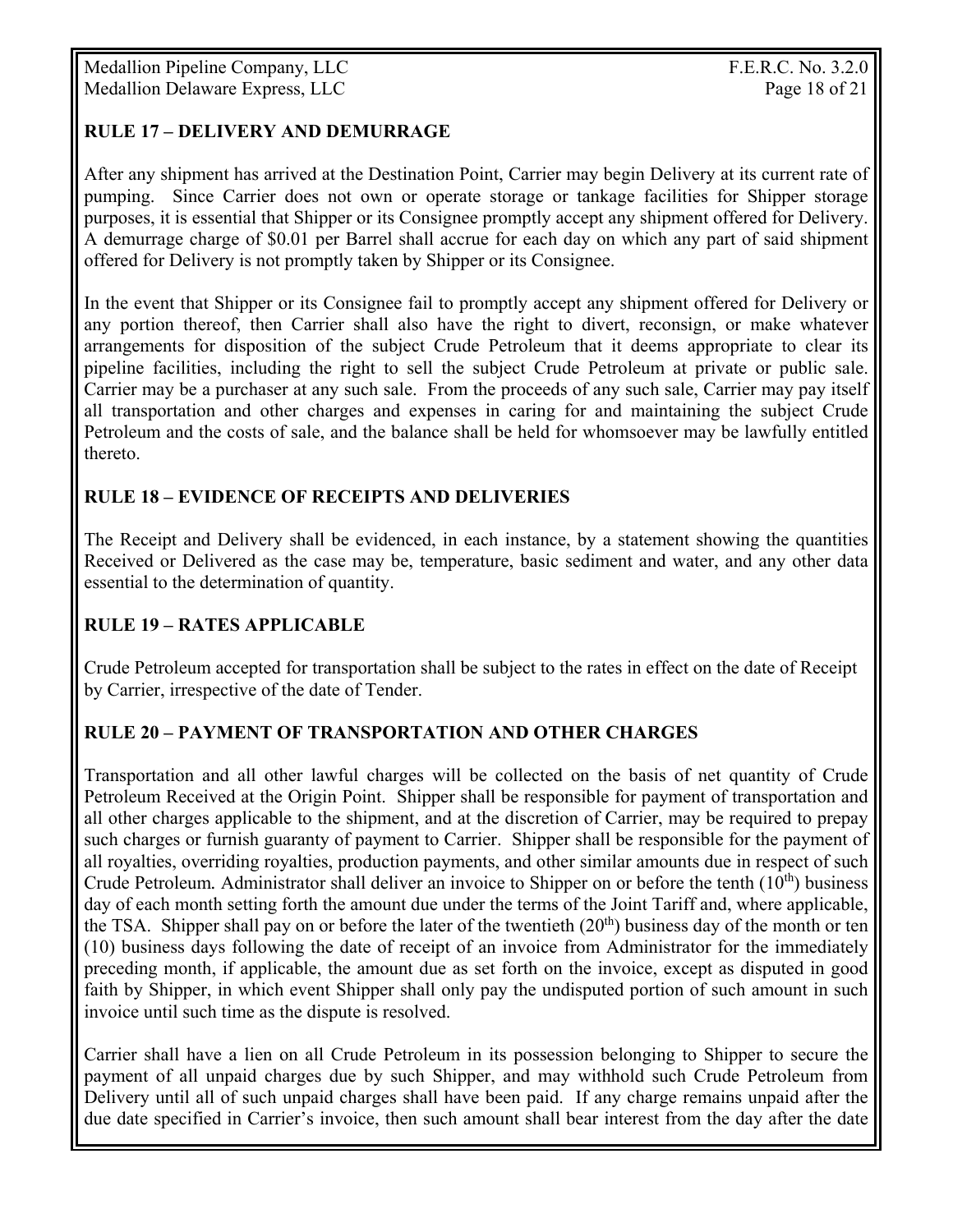Medallion Pipeline Company, LLC F.E.R.C. No. 3.2.0 Medallion Delaware Express, LLC and the contract of the Page 19 of 21

of the invoice until paid, calculated at an annual rate equivalent to one hundred and twenty-five percent (125%) of the prime rate of interest, as of the date of Carrier's invoice, charged by the Citibank N.A. of New York, New York, for ninety (90) day loans made to substantial and responsible commercial borrowers or the maximum rate allowed by law, whichever is the lesser.

If said charges shall remain unpaid five (5) days after the time that may be fixed for Delivery as provided for below or, in the absence of unpaid charges, when there shall be failure to take the Crude Petroleum at the Destination Point as provided in these rules and regulations, Carrier may, by an agent, sell said Crude Petroleum at public auction for cash on any day not a Sunday or legal holiday, and not less than forty-eight (48) hours after publication of notice, in a daily newspaper, of the time and place of such sale and the quantity of Crude Petroleum to be sold. Carrier may be a bidder and purchaser at such sale. Out of the proceeds of said sale Carrier may pay itself all transportation and any other lawful charges, expense of notice, advertisement, sale, and other necessary expense, and of caring for and maintaining the Crude Petroleum, and the net balance shall be held without interest for whomsoever may be lawfully entitled thereto; if the proceeds of said sale do not cover all expenses incurred by Carrier, Shipper and/or Consignee are liable to Carrier for any deficiency.

In addition to all other liens, statutory or otherwise, to which Carrier is entitled and unless the following grant is expressly prohibited by the terms of one or more security agreements or credit agreements creating prior, perfected security interests in the hereinafter-defined Collateral, Shipper hereby grants to Carrier a first priority, continuous and continuing security interest in all of the following, whether now or hereafter existing or acquired, as collateral for the prompt and complete payment and performance of Shipper's Obligations (as defined below): (i) all Crude Petroleum accepted by Carrier for transportation, terminalling, or otherwise while in the possession of Carrier; (ii) all other property of Shipper now in the possession of and at any time and from time to time hereafter delivered to Carrier or its agents but only while in the possession of Carrier; and (iii) all of Shipper's pre-payments, deposits, balances, and credits with, and any of its claims against, Carrier, at any time existing. The property described or referred to in subsections (i) through (iii) above is collectively referred to as the "Collateral". This grant secures the following (collectively, the "Obligations"): (i) all antecedent, current and future transportation, terminalling, special, ancillary and other lawful charges arising under or related to this Tariff or the contracts entered into in connection with this Tariff; (ii) the repayment of any amounts that Carrier may advance or spend for the maintenance, storage or preservation of the Collateral; (iii) all amounts owed under any modifications, renewals or extensions of any of the foregoing obligations; and (iv) all other amounts now or in the future owed by Shipper to Carrier, whether or not of the same kind or class as the other obligations owed by Shipper to Carrier. Shipper authorizes Carrier to file such financing statements or other documents necessary to perfect and maintain the security interest herein granted.

#### **RULE 21 – CHARGES FOR SPILL COMPENSATION ACTS AND REGULATIONS**

In addition to the transportation charges and all other charges accruing on Crude Petroleum accepted for transportation, a per Barrel charge will be assessed and collected in the amount of any tax, fee, or other charge levied against Carrier in connection with such a commodity, pursuant to any Federal, State or local act or regulation which levies a tax, fee or other charge on the Receipt, Delivery, transfer or transportation of such commodities within their jurisdiction for the purpose of creating a fund for the prevention, containment, cleanup and/or removal of spills and/or the reimbursement of persons sustaining loss therefrom. If such a tax, fee, or other charge is levied against Carrier, Carrier shall file with the **[W]** Federal Energy Regulatory Commission FERC to place into effect a per Barrel rate to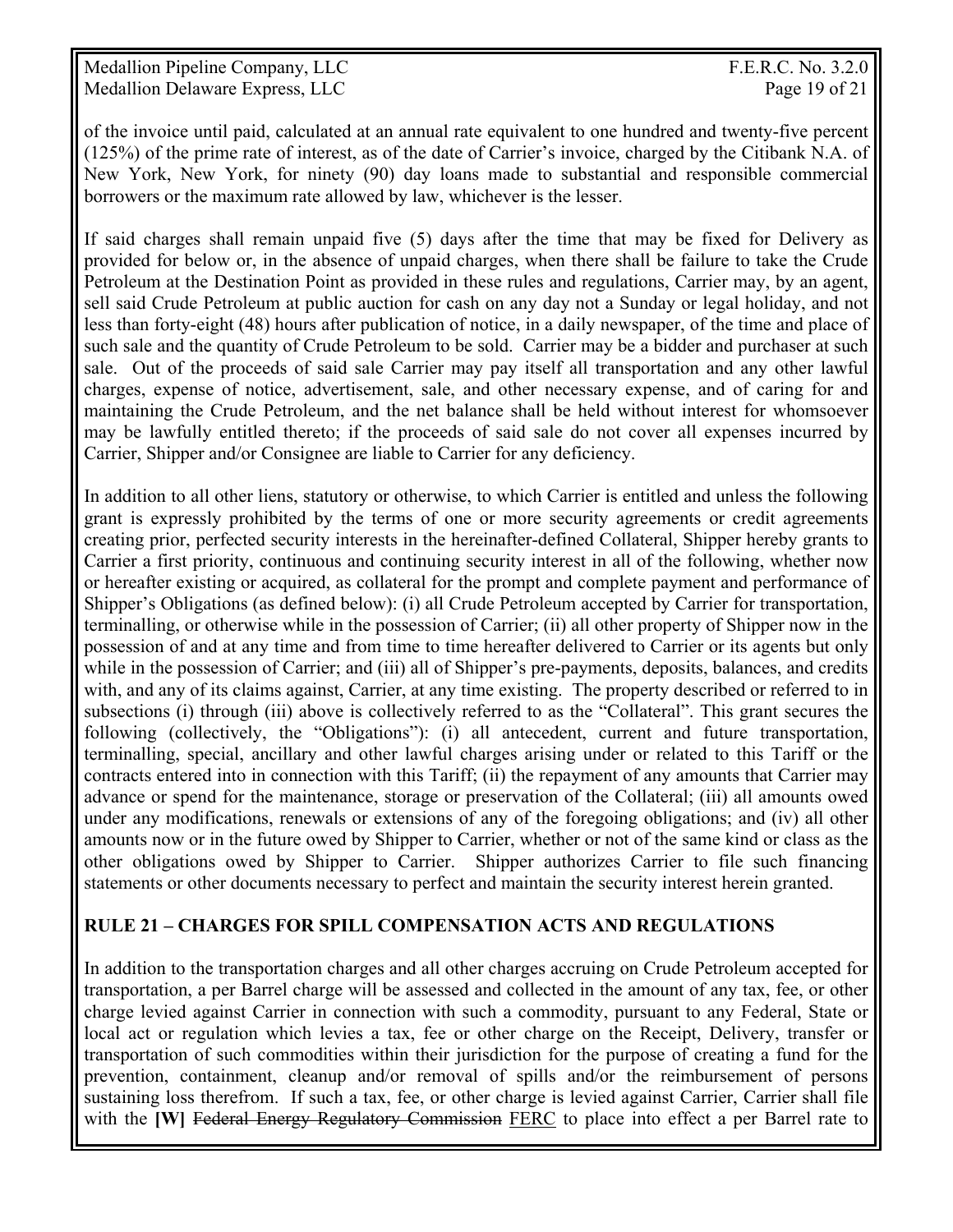Medallion Pipeline Company, LLC F.E.R.C. No. 3.2.0 Medallion Delaware Express, LLC Page 20 of 21

recover such tax, fee, or other charge. Carrier shall be under no obligation to contest or protest on behalf of Shipper or its Consignee the legality of such tax, fee, levy or other charges.

# **LIABILITY AND CLAIMS**

#### **RULE 22 – DUTY OF CARRIER**

Carrier shall transport and Deliver the quantity of Crude Petroleum accepted for transportation (less the appropriate deductions), with reasonable diligence, considering the quantity of Crude Petroleum, the distance of transportation, the safety of operation, and other material factors.

#### **RULE 23 – LIABILITY OF CARRIER**

 (a) Except where caused by the gross negligence of Carrier and/or Administrator, Carrier and Administrator shall not be liable or responsible to any party for any delay, damage **[N]** , or loss, whether to property or person, including fines or penalties, resulting from any cause while Carrier is in possession or control of such Shipper's Crude Petroleum, including the breakdown of the Joint Tariff Facilities.

 (b) If damage or loss to Crude Petroleum results from any cause other than the gross negligence of Carrier while Carrier is in possession or control of such Crude Petroleum, then Carrier may apportion the cost of such damage or loss on a pro rata basis among all Shippers. Each Shipper's share of such cost shall be determined by Carrier based on the proportion of the quantity of Shipper's Crude Petroleum in the possession of Carrier on the date of such loss to the total quantity of Crude Petroleum in the possession of Carrier on the date of such loss. Carrier shall be obligated to deliver only that portion of the Crude Petroleum remaining after such deduction.

 (c) NOTWITHSTANDING ANYTHING TO THE CONTRARY IN THIS TARIFF AND EXCEPT AS OTHERWISE PROVIDED IN A TSA BETWEEN CARRIER AND SHIPPER, IN NO EVENT SHALL CARRIER BE LIABLE OR RESPONSIBLE TO ANY SHIPPER, ITS AFFILIATES, SUCCESSORS IN INTEREST, BENEFICIARIES OR ASSIGNEES, FOR ANY CONSEQUENTIAL, INCIDENTAL, INDIRECT, SPECIAL, OR PUNITIVE DAMAGES, OR FOR LOSS OF PROFITS OR REVENUES, THAT ARISE IN RELATION TO THE TRANSPORTATION OF CRUDE PETROLEUM UNDER THIS TARIFF, REGARDLESS OF WHETHER SUCH CLAIM ARISES UNDER OR RESULTS FROM CONTRACT, TORT, OR STRICT LIABILITY.

#### **RULE 24 – LIABILITY OF SHIPPER**

Except as otherwise provided in a TSA between Carrier and Shipper, to the fullest extent permitted by applicable law, Shipper shall indemnify, defend, and hold Carrier harmless from any and all personal injuries, property damage (including full or partial loss of use of property), damages, claims, suits, costs and recoveries, fines, penalties and expenses (including reasonable attorneys' fees and expenses) of any kind or character arising from, or related to, negligent or willful acts, breaches of warranties and representations, or omissions on the part of Shipper or its Consignee, its officers, employees, agents, or contractors with respect to any Crude Petroleum tendered by Shipper and transported by Carrier pursuant to this Tariff. In the event of any suit or action brought against Carrier for any of the foregoing, Shipper shall appear and defend against any such suit or action and pay any judgment that